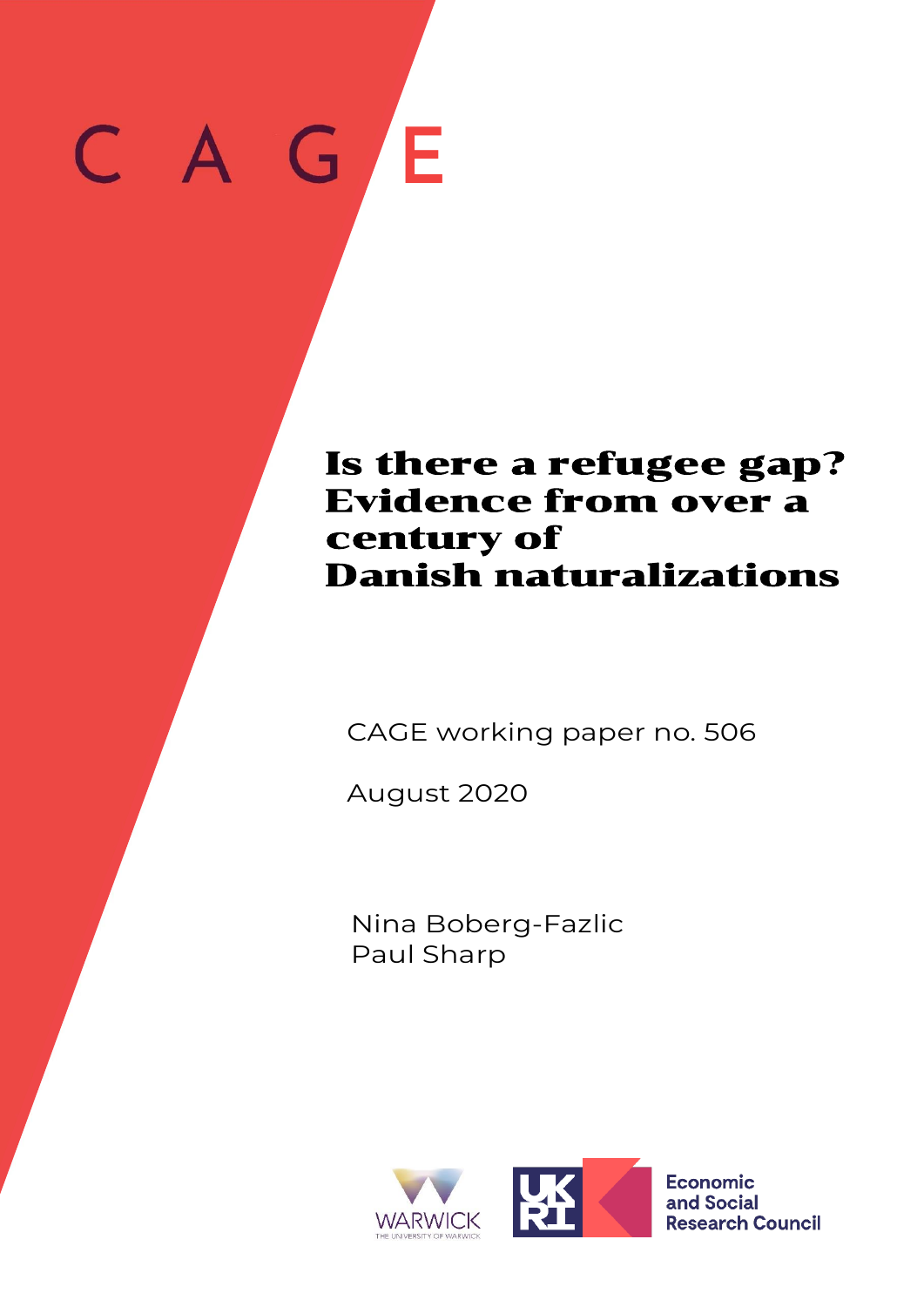# Is there a Refugee Gap? Evidence from Over a Century of Danish Naturalizations<sup>∗</sup>

Nina Boberg-Fazlić, University of Southern Denmark Paul Sharp, University of Southern Denmark, CAGE, CEPR

July 2020

#### Abstract

The "refugee gap" in the economic status of refugees relative to other migrants might be due to the experience of being a refugee, or to government policy, which often denies the right to work during lengthy application processes. In Denmark before the Second World War, however, refugees were not treated differently from other migrants, motivating our use of a database of the universe of Danish naturalizations between 1851 and 1960. We consider labor market performance and find that immigrants leaving conflicts fared no worse than other migrants, conditional on other characteristics, within this relatively homogenous sample of those who attained citizenship. Refugees must be provided with the same rights as other migrants if policy aims to ensure their economic success.

JEL classification: F22, J61, N33, N34 Keywords: Asylum policy, Denmark, immigration, naturalizations, refugee gap

<sup>∗</sup>We thank Timothy Hatton and Markus Lampe for helpful comments and discussions. Nina Boberg-Fazli´c gratefully acknowledges funding from the Independent Research Fund Denmark (grant no. 6109-00287B).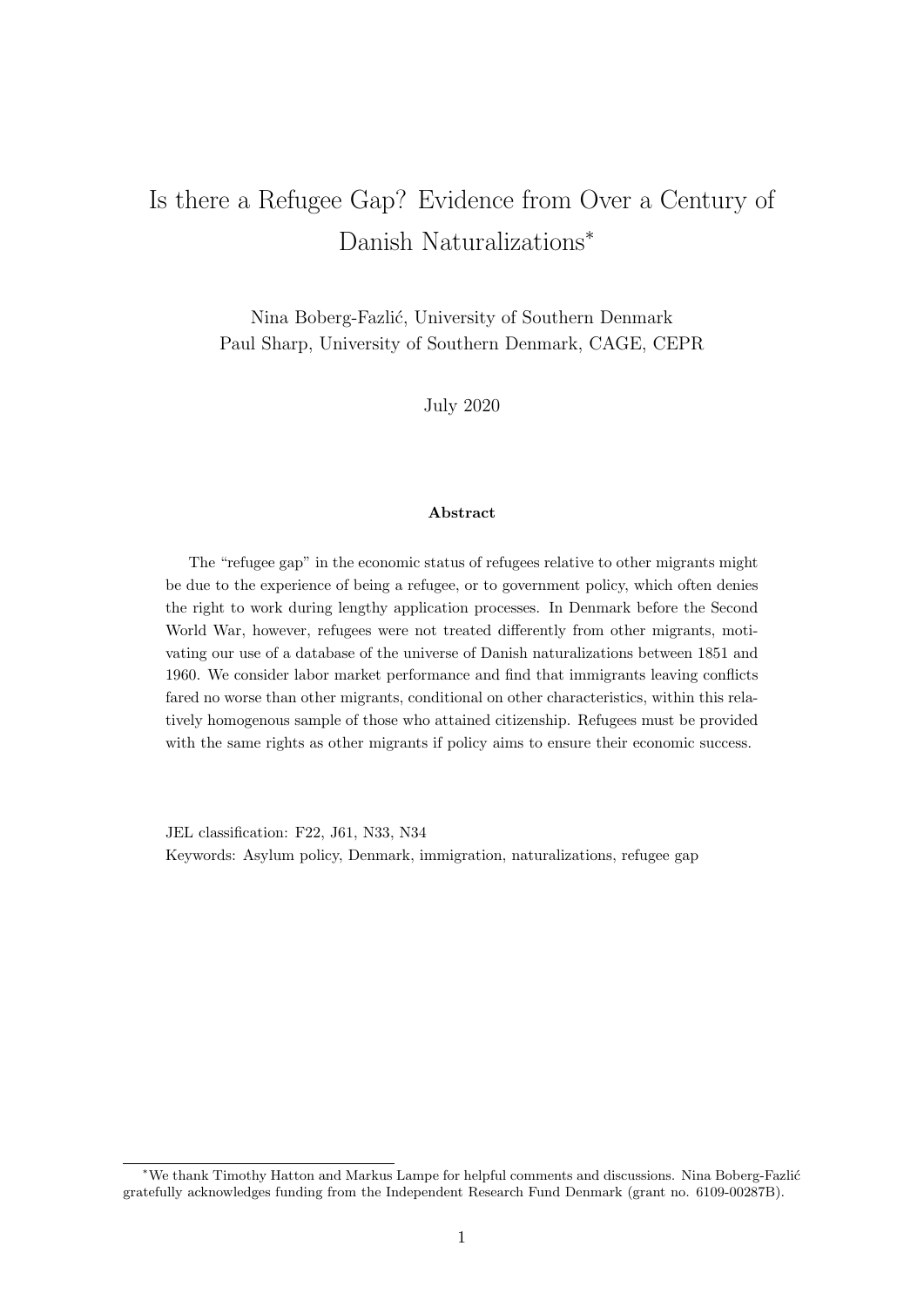## 1 Introduction

In the wake of the European refugee crisis of the late 2010s, it seems pertinent to take up the role of refugees in society and how they fare economically compared to other types of immigrants. Today, refugees are frequently placed in camps and might receive modest support but are often prevented from providing for themselves. Eventually, they might be returned to their country of origin, either because their application for asylum is rejected, or because it is considered to be safe enough for them to return. Alternatively, they are eventually given permission to stay, although this process can be extremely lengthy, and the path to citizenship even more so. This means that refugees will often be placed at a natural disadvantage compared to other immigrants, making it difficult to disentangle the effect of refugee status in itself, for example the potential trauma of having left persecution or war, and that of policy.<sup>1</sup> In history, asylum went from something which in Europe was the responsibility of the church or the monarch and became increasingly politicized. Attitudes and policies regarding immigrants and refugees changed over time, following the process of nation building, nationalism, and politics (see Bevelander and Spång, 2015). In Denmark until after the Second World War, however, refugees were not treated differently from other groups of migrants, motivating our use of over one hundred years of data of naturalizations in Denmark to consider how well those fleeing conflict fared relative to other migrants.

The recent history of Denmark demonstrates just how much asylum and immigration policy can be shaped by "events". For small relatively homogeneous countries, increasing focus has been placed on the integration of migrants, and on limiting the flow of new arrivals. Thus, the center-right government of Denmark between 2015 and 2019 built on years of increasing restrictions on immigration which transformed Denmark's reputation as one of the most welcoming to one with some of the greatest restrictions, attracting considerable international criticism. Shortly after coming to power and as the refugee crisis unfolded, the government followed many other European countries in reintroducing border controls and a tightening of the asylum law in 2015 which limited social provision to asylum seekers. Advertisements in Lebanese newspapers warned against applying for asylum in Denmark and "ghettos" were designated in cities which would face certain extra restrictions and penalties on communities of largely non-ethnic Danes. Perhaps most controversially, the so-called "Jewelry Law" of 2016 declared that asylum seekers might have to give up valuables at the border in exchange for service costs, and was heavily criticized in the international media, and was even compared to Nazism, despite even stricter such laws already being in place in other countries such as Norway and Germany.

Things changed quickly, however. In March 2019 the European Commission declared the refugee crisis to be at an end. A new Social Democratic government came to power in June of that year promising to uphold the policies of the previous government, but swiftly moved

<sup>&</sup>lt;sup>1</sup>See also Hatton (2009, 2017, 2020) on asylum policy and its impact on the integration of refugees, and Bansak et al. (2018) and Edin et al. (2003, 2004).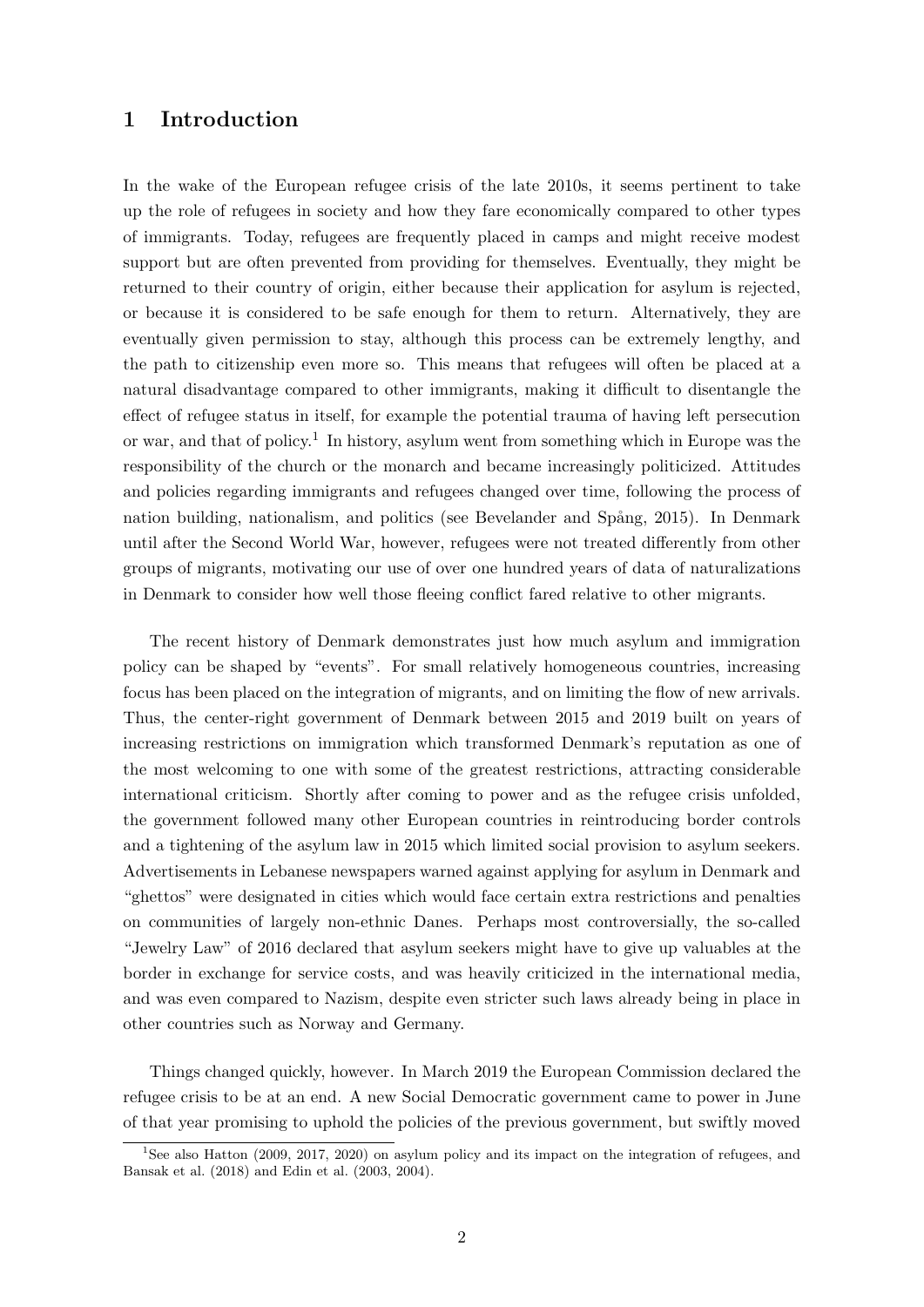to ease certain proposed restrictions including a plan to house "unwanted" migrants on the uninhabited island of Lindholm, which had previously been used for experiments on animals. The former Minister for Integration, Inger Støjberg, famous for celebrating the passing of her fiftieth regulation against immigration with a large cake, is at the time of writing being investigated for misuse of power when ordering the separation of young couples in asylum centers. Borders then closed around Europe with the onset of the COVID-19 pandemic of 2020. Such rapid opinion and policy change no doubt plays a major part in determining the economic and social standing of migrants, and there is a substantial literature on the "immigrant wage gap", i.e. the gap in wages between immigrants and native born. Relatively little has, however, been written about the "refugee wage gap" (Connor, 2010; Bakker et al., 2017).

Borjas (1987, 1999) models the migration decision, demonstrating that it is more likely if the wage in the home country falls, the wage in the host country rises or if the cost of migration falls. For refugees, the migration decision is driven by push factors (war) and thus they are usually less selected than other migrants. Exactly how they compare to other migrants (in terms of skill level for example) depends on many factors and is difficult to pin down, although a detailed survey is provided by Brell et al. (2020). The reasons why refugees then might differ could be due to the fact that they are less prepared and/or have traumatic experiences (Richmond, 1988); because the asylum procedure is stressful and uncertain, and it might take long time before refugees know whether they can stay (Bakker et al., 2013; Phillimore, 2011); because of a "refugee entry effect", whereby refugees are more likely to start with lower wage levels because of lower language proficiency (having not prepared for migration) and experience difficulty getting their qualifications accepted in the host country (Reitz, 2007; Frenette and Morissette, 2005; Auer, 2018; Cheung and Phillimore, 2014; Dumont et al., 2016); and there might be a refugee entry effect due to possible mental stress from the home country experience and uncertainty during the process of seeking asylum (Bakker et al., 2017; Burnett and Peel, 2001; Giuntella et al., 2018). They might, however, also be positively selected by skill if, for example, a communist revolution confiscates the assets of relatively successful people, although they would of course be relatively poor at the time of migration (Borjas, 2014, pp. 14-15).

Bakker et al. (2017) exploit longitudinal data for the Netherlands and consider refugees who arrived between 1995 and 1999. Considering their labor market participation in 2000- 2011, they find a negative entry effect, with significantly lower labor market participation rates of refugees in the first years after arrival compared to other migrants, although this gap narrows over the fifteen years considered. However, unlike the present work, they consider only labor force participation, and not the occupation the migrant achieves. Connor (2010) explains that many of the factors used to explain the refugee gap are the same as those used for explaining the immigrant wage gap. He argues, however, that this cannot explain a gap between refugees and other immigrants, and that it is therefore better to compare these groups. He mentions that other studies on refugees are often concerned with one particular group, and uses cross-sectional data from 2003 for immigrants receiving permanent residence,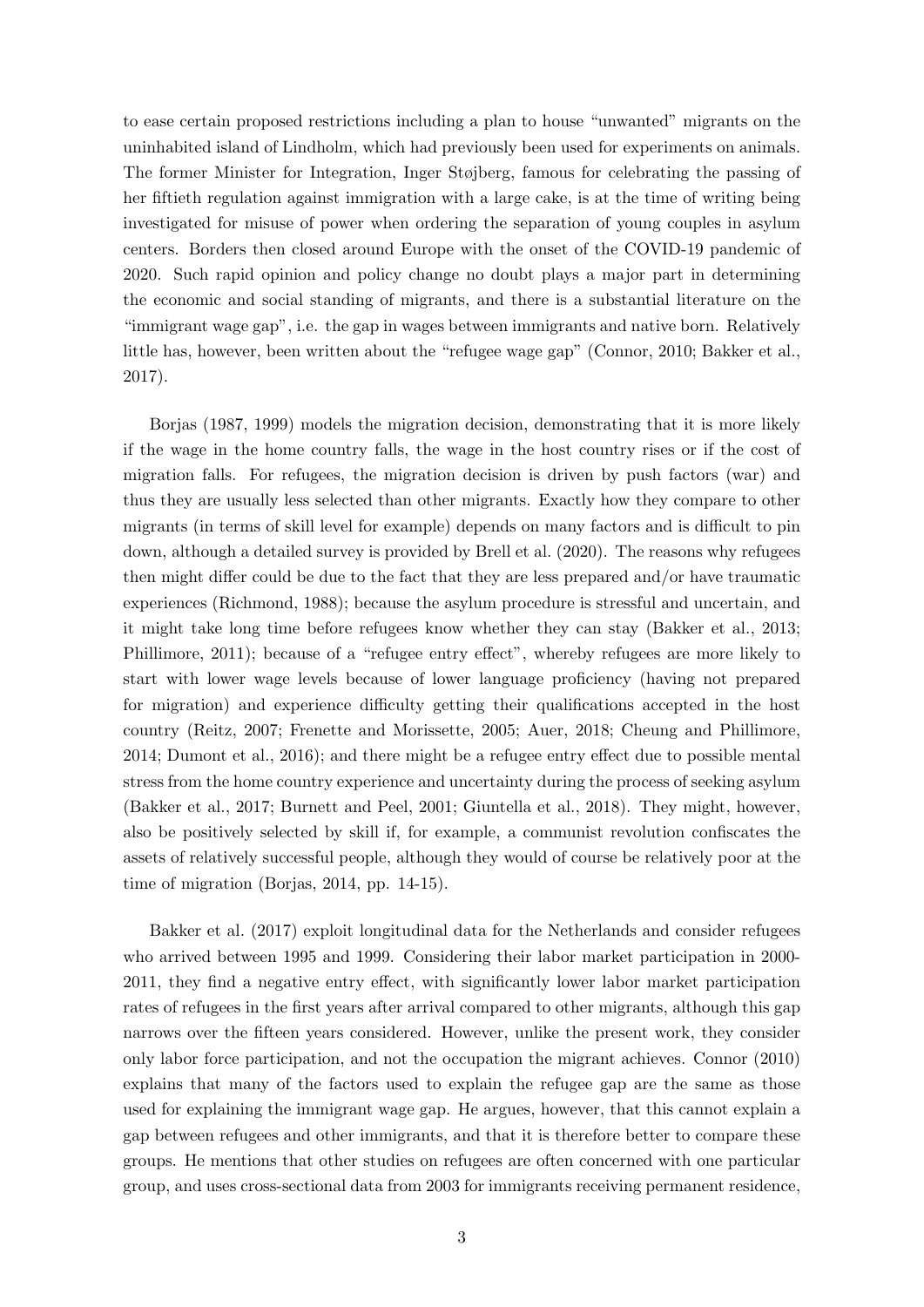which is nationally representative, similar to our study. He finds no gap in the likelihood of employment but a gap in occupational level/earnings, beyond that which can be explained by control variables (education, language proficiency, neighborhood).

Chin and Cortes (2015) analyse the same data as Connor (2010) but include other dimensions, for example health, finding that refugees fare worse than other migrants on basically all dimensions. However, over time refugees catch up or even surpass other immigrants, maybe because they know they cannot return to their home country or also because they are more likely to invest in human capital (Cortes, 2004). Similarly, Akresh (2008) finds that refugees (and migrants arriving through chain migration) initially experience greater downward mobility but more rapid upward mobility later on (although this latter for refugees only) because of greater certainty that they will stay and higher investment in human capital (see also (Cortes, 2004)). Dustmann et al. (2017), using a cross-section of immigrants in EU countries in 2008, finds a refugee gap in employment rates but this becomes insignificant after 15-19 years in the host country and disappears after 25 years.<sup>2</sup> In this cross-section it is not possible, however, to distinguish between cohort effects and effects stemming from time spent in the country.<sup>3</sup> Bratsberg et al.  $(2014)$  study the long-term labor market and social insurance outcomes for all major immigrant cohorts in Norway since 1970, finding that refugees assimilated during the initial period upon arrival, but labor market convergence halted after a decade and was accompanied by rising social insurance rates. Finally, Fasani et al. (2018) consider a wide range of outcomes for twenty European countries and find that refugees are more likely to be unemployed and have lower income and occupational quality, and that these gaps persist for more than a decade after arrival, with a significant role for asylum policy.

In contrast to these studies, we exploit the universe of Danish naturalizations between 1776 and 1960, although occupation was only recorded from 1851, giving us over a century of migration, and for a homogeneous group of migrants who both chose to remain in the country and were integrated to the extent that they were able to apply for citizenship. Moreover, for our historical period, we have the advantage that there were no barriers before 1926, and even after this, when migration restrictions in the form of requirements to preregister for residence and work permits were introduced, there was no "special treatment" for those we term "refugees". In fact, until after the Second World War, refugees had no special status in Denmark (or most countries) and were treated like any other migrants, and we thus define them as being those who left countries which were at war or involved in civil war. This is not a perfect proxy, but if nothing else might capture the impact of war in the sending country on the labor market outcomes of migrants. As Connor (2010) argues, comparing refugees to other immigrants gives a more representative idea of the refugee gap than if comparing to native born. With our data, the comparison is even cleaner, since they were subject to the same rules, and we find evidence that there was no refugee gap. Policymakers aiming to

<sup>&</sup>lt;sup>2</sup>This might also be due to the increasing employment information passed on by ethnic communities as they become more integrated, see Beaman (2012).

<sup>&</sup>lt;sup>3</sup>See also Becker and Ferrara (2019) for a survey on the evidence on the labor market integration of refugees.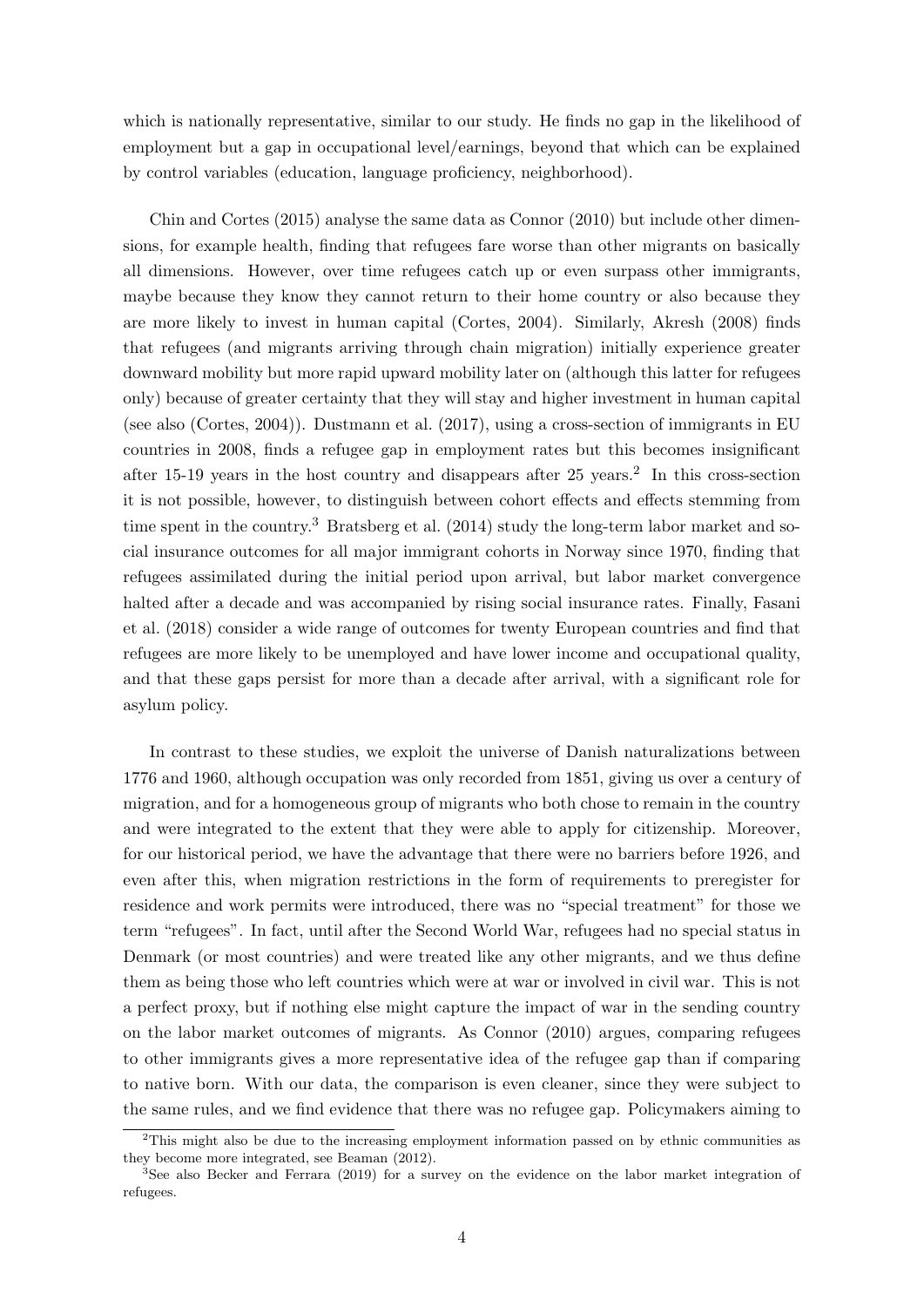ensure the economic success of refugees might learn from this, and remove the labor market restrictions on asylum seekers.

The remainder of this paper proceeds as follows. The following section describes the historical and legal background to the data we use for our analysis. Section 3 presents the data and gives an overview of the history of migration to Denmark. Section 4 presents the results and section 5 concludes.

## 2 The Historical and Legal Background

#### 2.1 The Creation of a National Identity

The idea of citizenship or immigration policy does not mean much if there is no clear concept of nationhood, but the idea of a national identity is a relatively modern invention, despite what national histories would have us believe. Originally, the Danish word for "fatherland"  $(fædreland)$  was used in the same way as Latin *patria* about the town or village where you were born. The first sign of change came in the sixteenth and seventeenth centuries, when the nobility and scholars began to claim to speak on behalf of the nation, linguists upheld the Danish language, and historians and poets told of Danish virtues. Clearly, a national identity requires other nations to feel different from, and here Denmark's neighbors were in the spotlight. Swedes were usually presented as enemies (which was not surprising since Denmark and Sweden were frequently at war), although the attitude towards Germans, which was to play a key role in shaping policy, was somewhat ambivalent. Close kinship was celebrated, but there was increasing resentment of competition from immigrants, and criticism of their desire to continue using their mother tongue (Ilsøe, 1991; Winge, 1991b; Østergaard, 2007, ch. 19).

The decisive break in attitudes was the establishment of a Danish bürgerliche Öffentlichkeit, which brought the first clash between cosmopolitan and national ideas. Around 1740 a group of young Danish commoners reacted against what they felt was their career opportunities being blocked by a landowning aristocratic elite with a strong foreign and mostly German language and culture. History and language thus became, in Denmark as elsewhere, important for defining what it meant to be a citizen, and by the 1760s fatherland reflected the country where you were born and its language. The abolition of censorship in 1770 and the dictatorship of the German J.F. Struensee 1770-1772 strengthened anti-German attitudes, and his successors found it necessary to accommodate the national ideas and feelings of the burgher class, with an increasing priority being to stabilize the absolutist government, and avoid splitting the multinational state, which included large German-speaking populations in the duchies of Schleswig and Holstein until they were lost to Prussia in 1864 (Feldbæk, 1991; Lampe and Sharp, 2018, p. 42-43).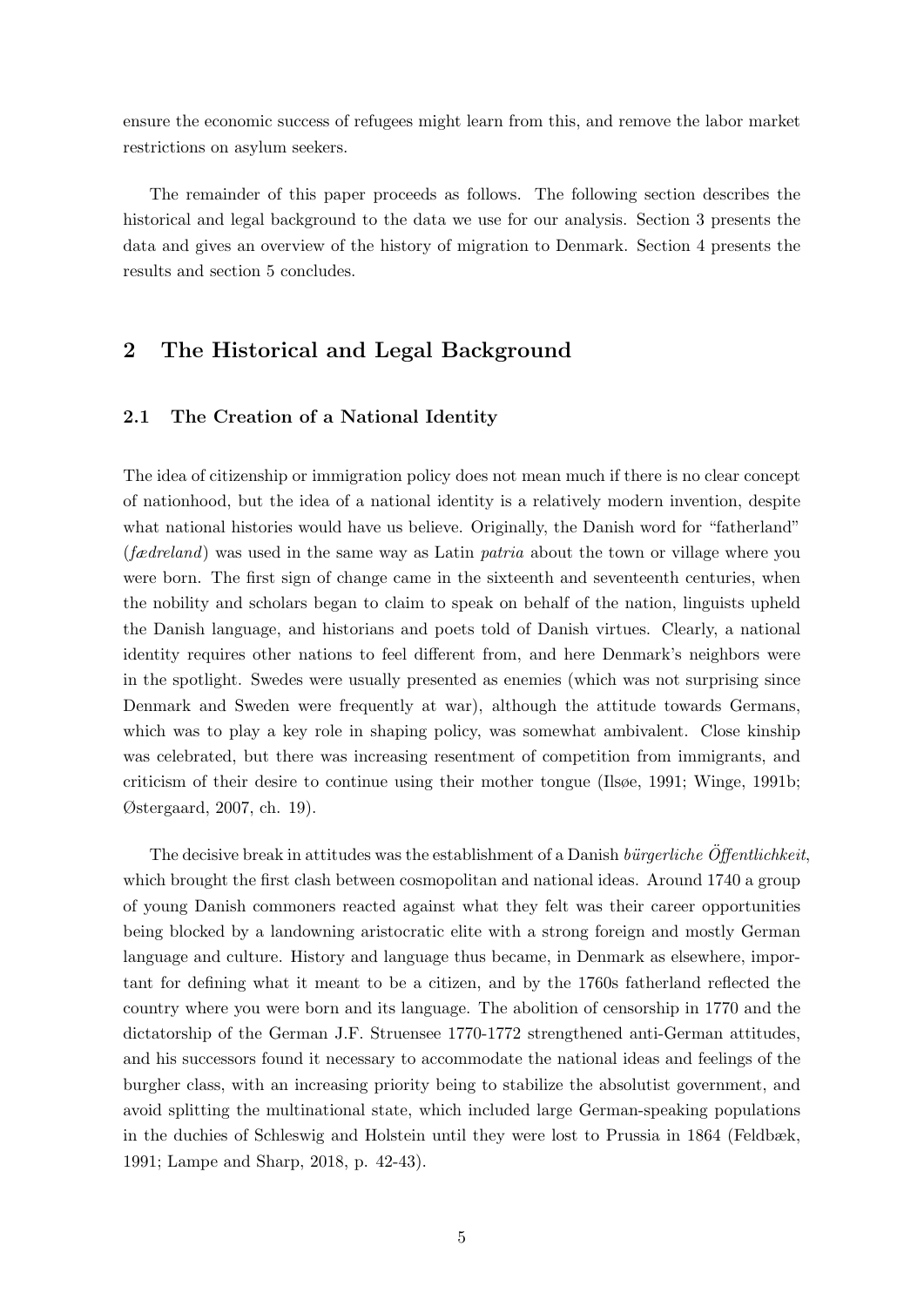#### 2.2 The Law of Indigenous Rights of 1776

The answer from the absolute monarchy was the Law of Indigenous Rights of  $1776<sup>4</sup>$  something unique in ancient régime Europe. It was announced to great celebration on King Christian VII's birthday, 29 January 1776, with the enthusiastic welcome it received in Copenhagen and the provincial towns reflecting the growing reality of a Danish identity. The king promised that it would never be rescinded, which gave it a constitutional nature. The law for the first time in the world introduced the idea of being able to apply for naturalization, and restricted access to posts in public office to those born in Denmark, Norway and the Duchies of Schleswig and Holstein, unless their work had begun before 1776 and they had received a "Patent of Naturalization".<sup>5</sup> The reason given for the measure was among other things that "the children of the country should enjoy the bread of the country" (Korsgaard, 2012). The law was a forerunner to the increasing public debate about Germanness vs. Danishness in the 1800s, when there was also an increasing nationalist sentiment in Germany,<sup>6</sup> leading eventually to German unification in 1871.

#### 2.3 The "German Feud"

Despite the law of 1776, it did not take long for antagonism between Germans and Danes to flare up again, and already from 1789-90 the so-called "German Feud" witnessed a clash over a Danish opera about the legendary hero Holger Danske due to the anti-German sentiments expressed. Some Danish participants in the ensuing debate argued that Germans should not have the right to serve in official posts, to which Germans argued they had the right as subjects of the king (Feldbæk, 1984; Feldbæk and Winge, 1991). The feud was forgotten for a time after the British bombed Copenhagen and seized the Danish navy during the Napoleonic War, but the debate waxed and waned. The loss of Norway in 1814 put Scandinavian speakers at more of a cultural and linguistic disadvantage compared to Germans, and the unity of the realm was increasingly threatened by clashes with a new sense of German national identity among Holsteiners. This led to a political struggle in the Duchies which ended with the wars of 1848-50 and 1864, when Schleswig and Holstein were finally lost to Prussia (Winge, 1991a). The northern part of Schleswig was returned to Denmark following a plebiscite after the First World War, but conflicts about the role of the German language in that region still resonate today.<sup>7</sup>

<sup>4</sup>https://danmarkshistorien.dk/leksikon-og-kilder/vis/materiale/forordning-om-indfoedsret-forembedsmaend-15-januar-1776/

 ${}^{5}$ Blüdnikow (2000) questions whether the law actually made the place of birth central for the concept of fatherland, since 1,552 people were naturalized 1776-1790, and only 328 were rejected. She argues that it was more concerned with raising awareness of duties to the fatherland.

<sup>&</sup>lt;sup>6</sup>Reflecting in part a desire to put German on a par with French, providing a somewhat ironic contrast with the Danish desire to put their language on a par with German.

<sup>7</sup>The Local, "Danes reject German town names in Jutland", 17 March 2015.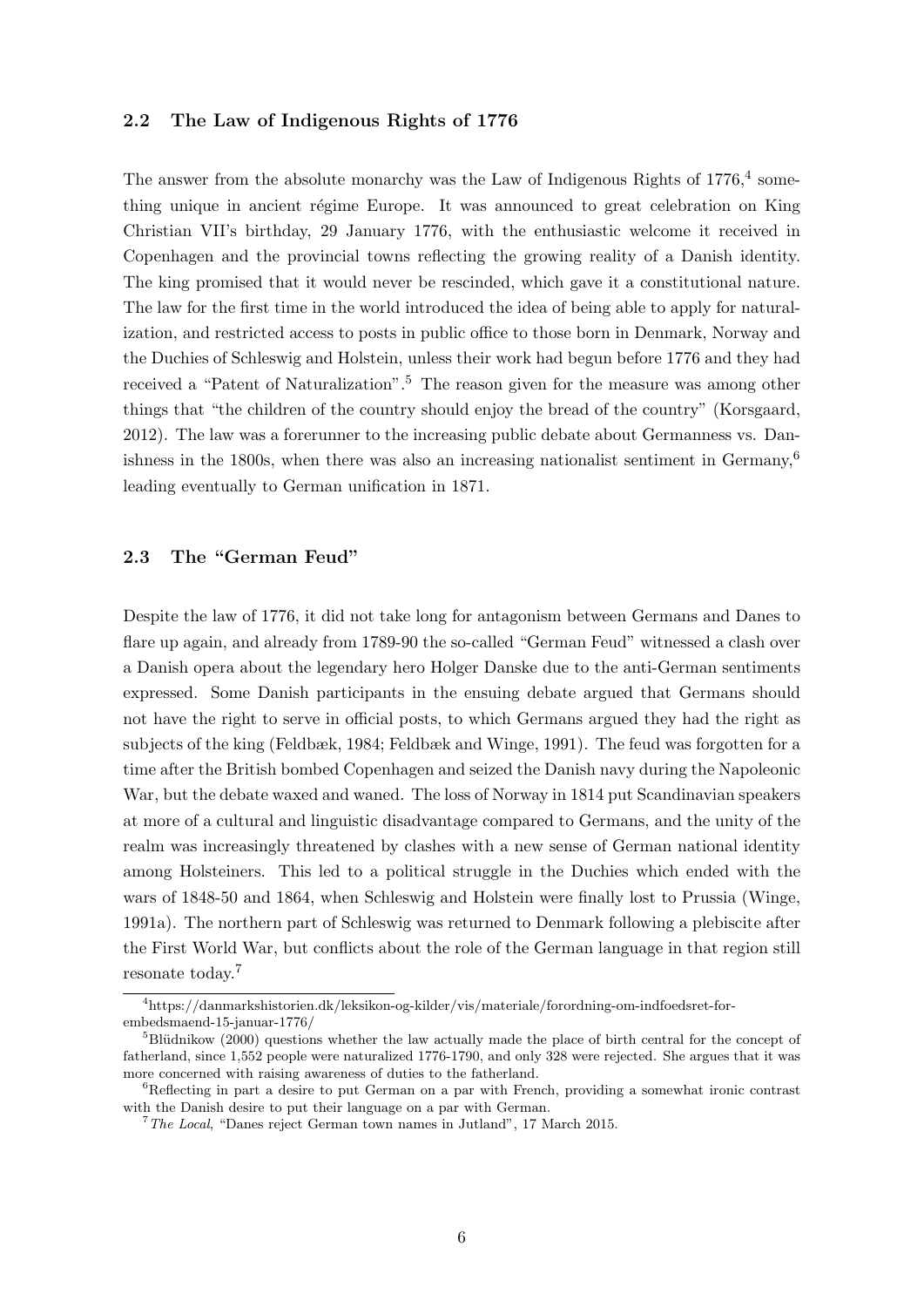#### 2.4 The Development of an Immigration Policy

Before the middle of the nineteenth century foreigners could freely settle in Denmark, marry, purchase property, provide for themselves and enjoy municipal benefits. There were however restrictions on beggars, vagabonds, Romani, Jews and Catholics, and passports were required on entry until well into the nineteenth century, at which point they were abolished throughout most of Europe due to the difficulty of controlling them with the spread of the railroads. Beyond this, the law of 1776 stated which groups could be accepted on the same basis as native born. First, these included people with wealth and the desire to invest in property, industry, agriculture, etc. Second, were foreign teachers and scientists, called up by the universities, churches and missions, as well as foreign manufacturers, artists and masters who had been invited to perform particular tasks. Finally, certain military men were also accepted. The state could even be welcoming to foreigners without wealth or high levels of skill. Thus, for example, the physiocrats' ideas about agriculture laid the basis for a positive view of immigration under plans to cultivate the Jutland moor in the eighteenth century (D¨ubeck, 1987; Nielsen, 1987; Østergaard, 2007, ch.18).

A regulation of 10 December 1828 was the most important regarding immigration before 1875, and aimed to reduce an influx of travelling journeymen, based on concerns about them becoming a burden to the guilds in the market towns and to residents. It also included restrictions on criminals, and on poor Jews until 1850 (Dübeck, 1987). Following the democratic constitution of 1849, Denmark's first immigration law, the Law on the Supervision of Foreigners and Travelers (Lov om Tilsyn med Fremmede og Rejsende) of 15 May 1875, kept most of the provisions of the 1828 decree, but specifically addressed foreigners, and was introduced to make it easier for the police to keep track of migrants, and to expel them if necessary. There were several reasons for its enactment. Most importantly, a law of 1857 had relaxed guild restrictions and allowed trade and industry to move outside the market towns. Together with the abolition of passport requirements in many countries, including the German Empire, and new means of communication, this meant that it became much easier and more common for people to travel looking for work.

The main intention of the law was that foreigners could freely move to Denmark to work or start a business. It removed the requirement of applying for work in a market town and provided a new focus on workers rather than simply journeymen. All foreigners had to report to the police if they wished to apply for work, documentation had to be provided that they could provide for themselves for at least eight days, and the police had to determine whether they were likely to be successful in finding employment. If this was considered to be the case, they were issued a "book of residence" (opholdsbog), which was to be used for documenting travel and other changes in work situation. These books had to be shown to the police immediately on arrival at a new location, and employers had the responsibility of making sure that foreigners were in possession of one. This book of residence only ceased to be necessary when the foreigner had received "right of provision" (forsørgelsesret), which could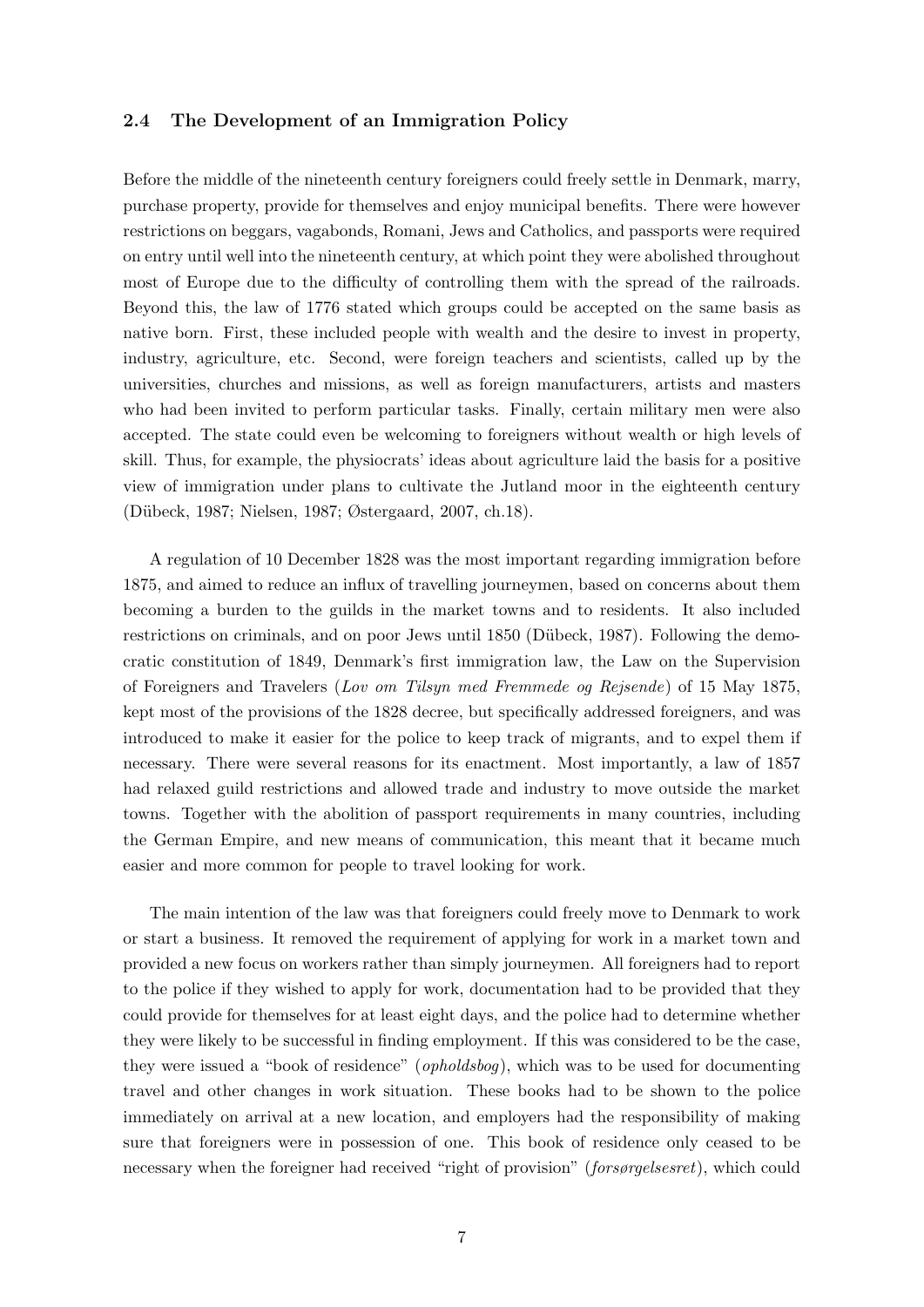be attained in various ways. Notably, the law only regulated workers, not foreign investors and businessmen (Dübeck, 1987). It was only superseded by new legislation in 1952.

Another reason for the law was an increasing stream of poor Swedish workers. Since the law was more concerned with expelling foreigners rather than regulating entry, the large number of expulsions resulted in a diplomatic crisis with Sweden, which was only resolved through an agreement in 1888 after which Swedes could after 12 years of residence in Denmark be given the "right of provision". The main concern of the Danish authorities was that the immigrants would be a burden on the poor laws, which were revised in 1891 to make public provision dependent on Danish nationality. The law also made it illegal for "gypsies" and "travelers" to reside in Denmark. These provisions remained until after the Second World War, and are the reason that Romani who fled to Denmark in 1933 wanting passage to Norway were refused entry at the border, and thus many ended up in German concentration camps. Between 1875 and 1915 the Danish police expelled 14,187 foreigners, with a clear dominance of Swedish and German citizens.

During the First World War and Denmark's neutrality it was deemed desirable to limit large-scale immigration, and passport and visa requirements were reintroduced at the border. Before these measures expired, an addendum to the 1876 law was introduced on 21 March 1926 amid concerns about increasing unemployment. Importantly, this introduced rules for residence and work permits: thus, any foreigner who wanted to stay for over 3 months had to apply. These measures were intended to be temporary until the employment situation improved, and were thus to be taken up again every other year, although they are in fact still the most important limitation to foreigners wanting entry to Denmark, and are still based on a desire to protect Danish professional and business interests (D¨ubeck, 1987).

The rules were relaxed in the second half of the twentieth century for large groups of foreigners, due to increased Nordic cooperation and Denmark's membership of the then European Economic Community (later European Union) in 1973, and from 2000 Denmark removed border controls together with other signatories to the Schengen Agreement between mostly European Union countries. Immigration controls for those outside these countries became increasingly strict, however, with restrictions on chain migration, the right of asylum, and other measures as touched on in the introduction.

#### 2.5 Asylum Legislation

Dübeck (1987) explains that asylum was for a long time based on historical practices and ecclesiastical and royal privilege, and it is only relatively recently that a right of asylum has been granted through international treaties. Asylum was the right of the state not of the individual, and the absolute monarch could grant asylum to whomsoever he wished. After the French Revolution, practice changed towards refusing criminals, but accepting more political refugees. However, an ordinance of 30 March 1827, which abolished the so-called "Banish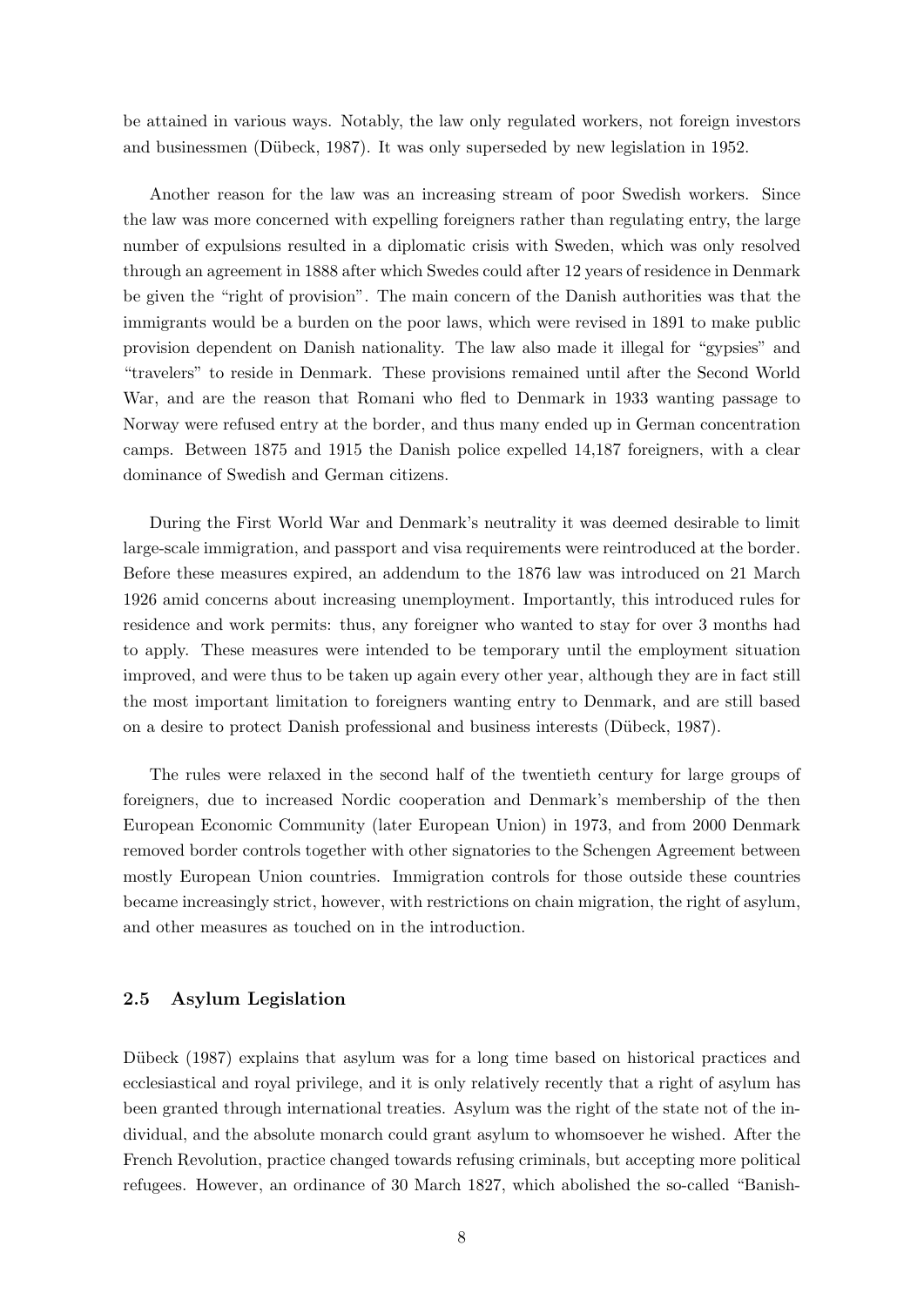ment Penalty" (*landsforvisningsstraffen*), kept the rule that foreigners could be expelled due to their situation, behavior or lack of passport, or if they could not support themselves or had converted to the Catholic faith. Extradition could be requested by other countries, but exemptions could be made to treaties if the foreigner had a particular relationship to Denmark or had acquired indigenous rights. Rejecting asylum might occur if it might otherwise be deemed to be a threat to the security of the state or the relationship to other powers. Importantly for our analysis below, Dübeck argues that there is no evidence that refugees allowed entry were treated differently to other immigrants, with the possible exception of those subject to expulsions and renditions (Dübeck, 1987).

In sum, although the concept of political refugee began to play a role in the 1830s, the important legal issue was not whether the state could give asylum but whether it had a duty to extradite. An unfortunate consequence of this was that Denmark thus had no specific legislation on asylum when large numbers of refugees fleeing the Nazi regime started to arrive in 1933, as touched on above. It was only after the Second World War that this changed with the 1948 Universal Declaration of Human Rights and the 1951 Geneva Convention Relating to the Status of Refugees, to which Denmark was in fact the first signatory (Dübeck,  $1987$ ).<sup>8</sup>

## 3 The History of Migration to Denmark and our Data

Our data covers a period spanning immigrants arriving from the late eighteenth century until the Second World War, a time when refugees, as per the discussion above, were more-or-less subject to the same rules as other migrants. Our main source is a complete list of naturalizations *(indfødsrettildelinger)* in Denmark, digitized and maintained by the *Immigrant* Museum and hosted and provided by the Danish Demographic Database.<sup>9</sup> This includes information on 50,317 immigrants obtaining Danish citizenship during the period 1776 to 1960, i.e. starting when the concept of citizenship/naturalization was first introduced. The database covers the entire country, and from 1776-1849 is based on a list of "Patents of Naturalization", and from 1850-1940 from the bills put before the Danish parliament, following the first constitution of 1849 which states until today that "no foreigner can gain indigenous rights except by law". From 1851, the information provided includes the name, gender, age, occupation, region of residence in Denmark, and the home country of the immigrant, as well as the date of entry and the date of naturalization. Prior to 1898, women are only included in the database if they applied for citizenship independently. For married couples, wives and children automatically received citizenship with the application of the husband and are not included in the database. We account for this in the analysis by controlling for differing gender effects before and after 1898. Moreover, after 1914 there can in principle be

<sup>8</sup>Note that our data goes up to 1960. The convention was signed in 1951 and enforced in 1954. It ensured, however, only the rights of refugees from WWII. The rights of other possible refugees was not officially governed until 1967. We therefore do not introduce another break in 1951/54. Also, there are only 2 refugees in our data after this date and excluding 1954-1960 does not make a difference to our results.

<sup>9</sup>https://www.ddd.dda.dk/immibas/immibaslink.htm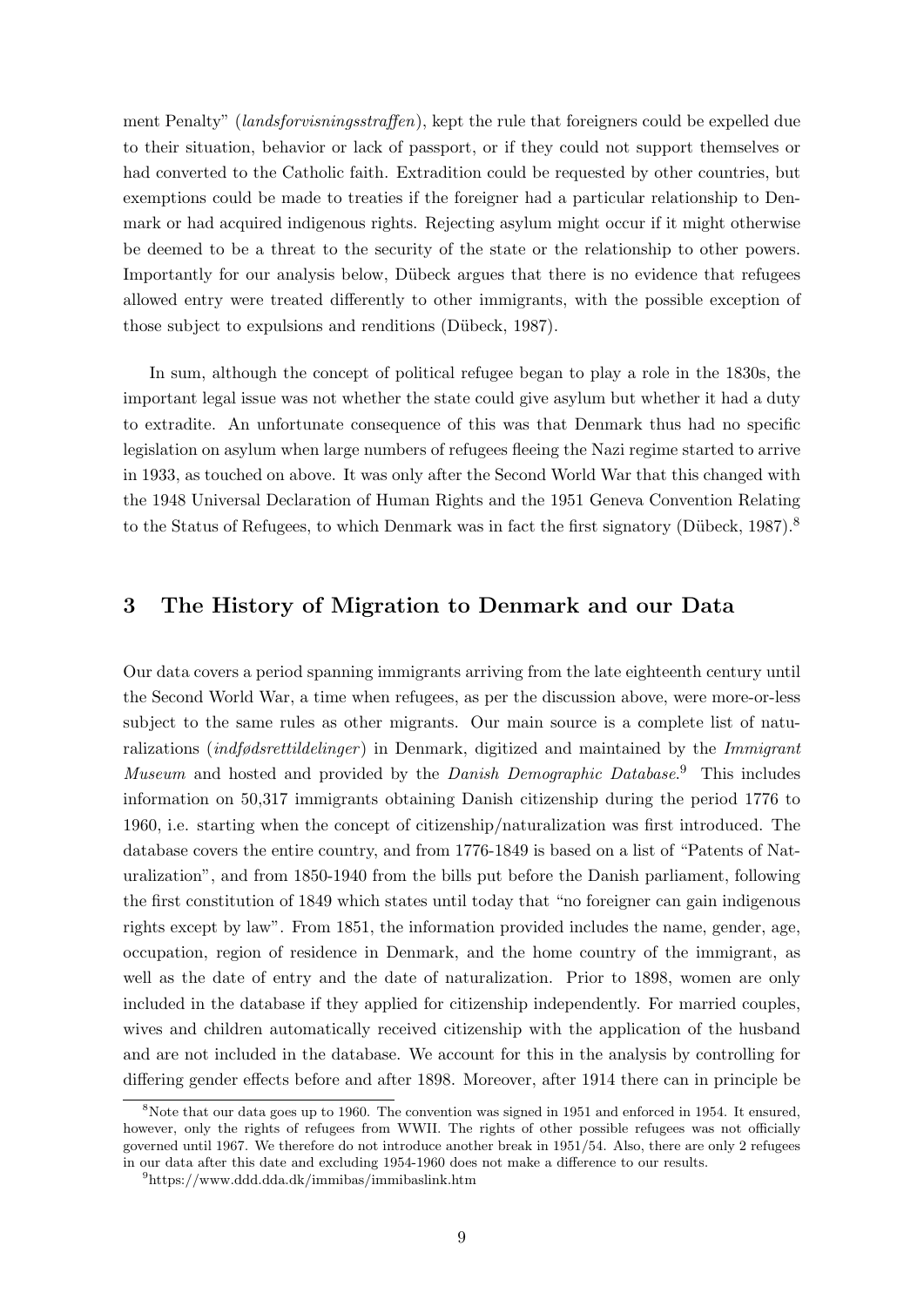some individuals who failed to achieve naturalization, since they did not meet a requirement to document that they had renounced their previous citizenship within a year. We assign HISCO codes and classes (see van Leeuwen et al., 2002) to the occupational information in the data to classify immigrants into skilled or unskilled. Here, we define anyone who has occupational information which is classified into Hisclasses 1 to 5, i.e. occupations with higher and secondary education, as skilled: see table A2 for a list of occupations in this category.

The data thus allows us to determine significant differences in various individual characteristics, which might aid the integration and thereby the economic success of the migrant, and thereby to look at possible selection of the two groups of migrants. We then use these factors to control for individual characteristics when estimating the refugee gap. We use first names to measure cultural similarity by constructing a measure of how common the first name of the immigrant is in Denmark as of 1850, following Biavaschi et al. (2017). We calculate the normalized frequency of the name in the total Danish population using name information on the total population in the 1850 Danish census (Danish National Archives, 1850). The name frequency measure counts the number of individuals with a particular given name in the census and normalizes this frequency by the maximum frequency across all names. The variable thus lies between 0 and 1, where a common name will receive a value closer to 1. We construct two further measures of cultural similarity/assimilation. The data often includes notes about the immigrants including relevant personal information for the application. Often, these notes state whether someone has a Danish mother or father, for example, or if they were married to a Dane. We code two dummy variables from this: whether the applicant had at least one Danish parent and whether the applicant was married to a Dane.

For this study, we are interested in capturing "refugee" status. We do this by combining the database with information on conflicts and wars compiled by The Correlates of War Project (Sarkees and Wayman, 2010). We define immigrants as coming from a conflict if his or her home country is listed as being in a war fought in the country at the time he or she entered Denmark. Appendix table A3 lists the number of migrants by country of birth and by refugee status. The data also includes the number of deaths suffered by each country in each war, which we use to calculate a measure of war intensity, defined as the number of deaths per 1,000 inhabitants. Population figures for the home countries are taken from the Maddison Project Database, version 2013 (Bolt and van Zanden, 2014). From the same source we also take the real GDP per capita for the home country and for Denmark to calculate relative incomes. We divide per capita GDP of the home country by per capita GDP in Denmark, such that a high value would indicate that the migrant comes from a relatively rich country (compared to Denmark), and thus might be expected to achieve a higher status. We use the per capita GDP figures within a 10-year range of arrival in Denmark. We also include controls for country of origin, which might capture education levels and cultural similarity, as well as dummies for county of residence to capture neighborhood effects. Refugees often live in areas where the share of migrants is high, which are often disadvantaged areas. Language proficiency is partially controlled for by the dummies for Danish parents or spouse.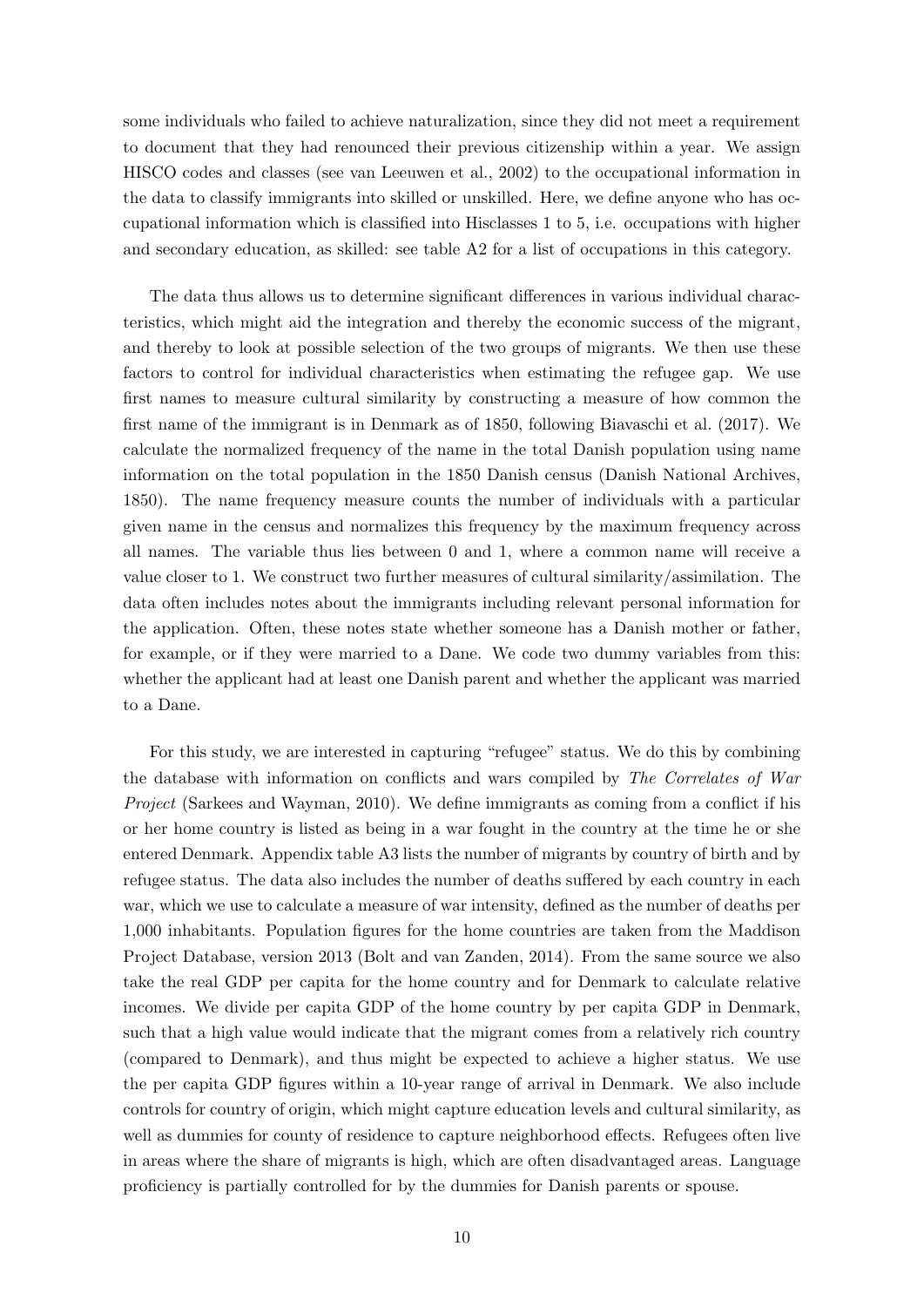

Figure 1: Number of naturalizations over time and by country of birth.

Table A1 in the appendix presents summary statistics for the variables used in the analysis separately for refugees and non-refugees.

Figure 1 shows the number of naturalizations over time by home country. Clearly, most migrants arrived from Scandinavia (Sweden, Norway, Finland, Iceland - though mostly Sweden) or Germany. There is a very significant number of naturalizations in the first years after 1769. These are mainly Germans, as per the discussion above, however they are lacking most other information (for example birth date, date of arrival and occupation), and are thus not included in our analysis. From 1900 a significant share was in fact born in Denmark but obtained citizenship first later in life, with around half of these born in the Duchies of Schleswig and Holstein, which were part of the Danish realm until 1864. Around the same time, we also see naturalizations from Eastern Europe (mainly Poland), and there are two obvious spikes around the time of the world wars.

Figure 1 also reflects well the story of immigration to Denmark, which however of course has a much longer history since the first hunter-gatherers arrived ca. 13,000 BCE. We cannot include here a complete discussion of the various groups which migrated to Denmark over the period studied, so we focus on the largest immigrant groups: Swedes, Poles, and Germans, although this is of course not because others were not of importance, such as Jews, and African slaves, and we refer for more information for example to the work of Østergaard (2007), as well as the other references below.

Besides the initial German migration touched on above, the most important group of migrants were Swedes (see Willerslev, 1983, 1987). Swedish immigration has a long history, but was originally mostly concentrated on Copenhagen, which was around two percent Swedish in 1789. The nature of this immigration changed around 1840, however, and became dominated by those looking for work from southern Sweden, and mostly consisted of poor young men from agricultural areas, and who went to the agricultural regions of Denmark. Thus, in 1870, 8,700 Swedish agricultural workers were living permanently in the countryside, and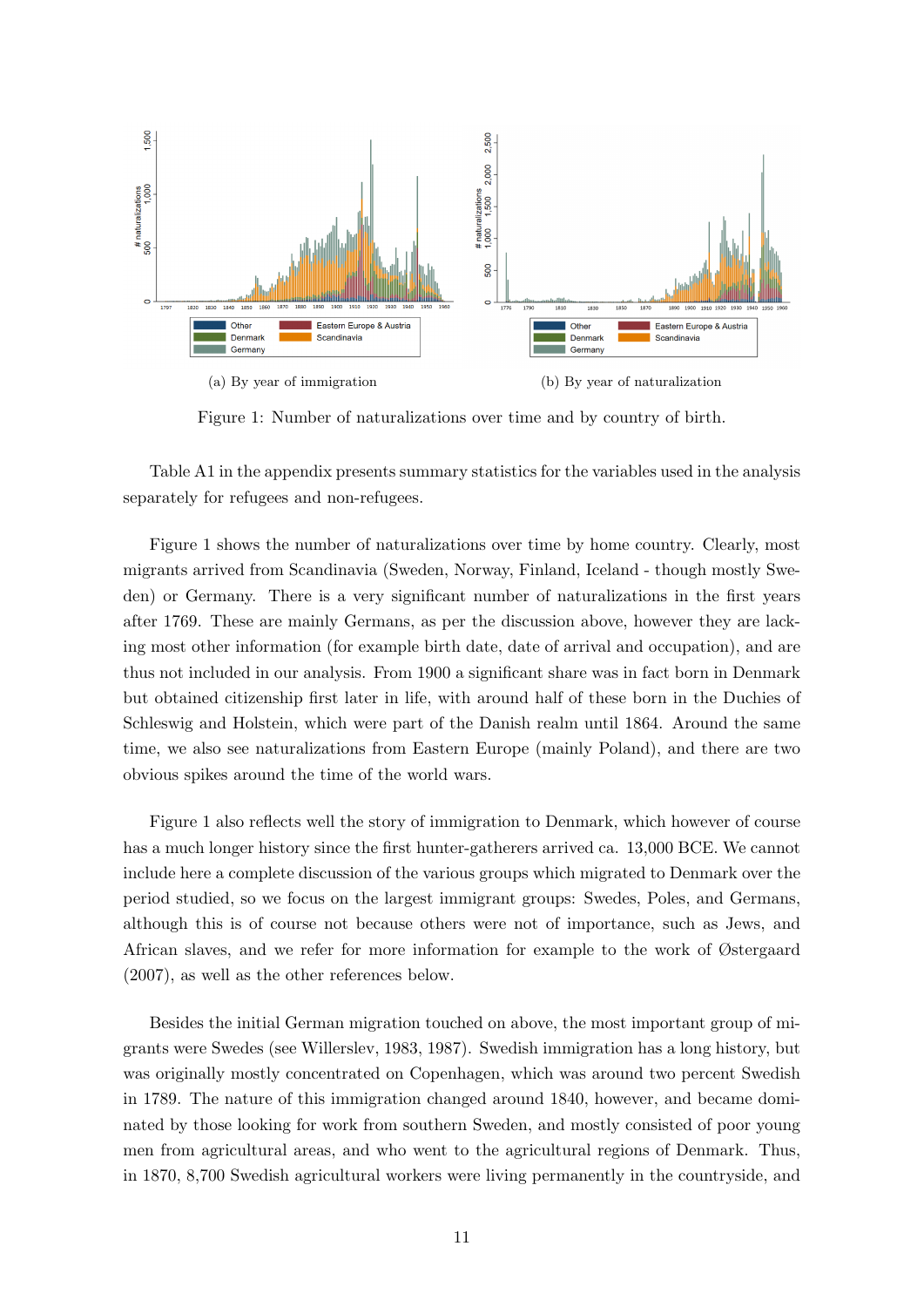in the summer, they were joined by roughly an equivalent number of seasonal workers (see Rasmussen, 1987). Then, from 1870, Copenhagen and its surroundings again increasingly became the focus of Swedish migrants, in part due to a large demand for labor as the city expanded rapidly into the new neighborhoods of Vesterbro, Østerbro and Nørrebro. There was also a large demand for women as servants, and industry needed both male and female workers, at various levels of skill. Over time the origin of the migrants also became more urban, with more women and educated men arriving from the towns. The simple explanation for this was that Denmark over this three-quarter century was able to offer Swedish workers better conditions than they could expect at home. Wages were higher, and there was more work to be had. The Swedish migrants are considered to have integrated rapidly, and often married Danes. This pattern continued until around the beginning of the First World War, by which time Swedish industry had expanded massively. Thus, after 1900 numbers decreased, with Denmark no-longer considered "the poor man's America" (Pedersen, 1987; Østergaard, 2007, ch. 22).

Another important group of migrants who joined the Swedish agricultural migrants from around 1893 were seasonal workers (mostly girls) from Poland. They worked especially in harvesting sugar beet where production was growing rapidly, and by the turn of the twentieth century numbered around 2,000 per year, and by 1914 over 14,000, although this number fell rapidly after the First World War. Not all these seasonal laborers went home, and between 1916-65 3,388 Poles became Danish citizens, most of them coming from Austrian Galicia (see also Østergaard, 2007, ch. 23).

Finally, it should again be noted that until the German occupation in 1940, between 800 and 1,600 refugees from Hitler came to Denmark, with many more in transit, perhaps around 20,000. Most were social democrats, communists and Jews. This was the "refugee problem" of the day, and Denmark successfully attempted to limit their number. As explained in the previous section, there was no specific legislation about asylum at that time, so under the immigration law of 1926 it was first required to apply for a residence permit, and to document that they could provide for themselves, although the authorities favored some groups over others. Until 1935 this benefited social democrats, since it was believed that they could better assimilate. Although the refugees were not usually eligible for government aid, plenty of private help was forthcoming, but the authorities worried about them participating in anti-Hitler activities, which were dangerous for relations to the large neighbor in the south. An important exception was refugees from Czechoslovakia, who were invited to Denmark by the government, and received support, and was in fact the only example of Denmark as a nation engaging in the refugee issue of the 1930s. Communists were considered a threat and were put under pressure to continue their journey to the Soviet Union. They were not allowed to settle outside Copenhagen and were required to meet more frequently with the police. The German Jews were the largest group of refugees and initially received no particular attention from the authorities. However, after the passing of the Nuremberg Laws of 1935 (the Law for the Protection of German Blood and German Honor, and the Reich Citizenship Law) it became clear that they could not return, and the government thus attempted to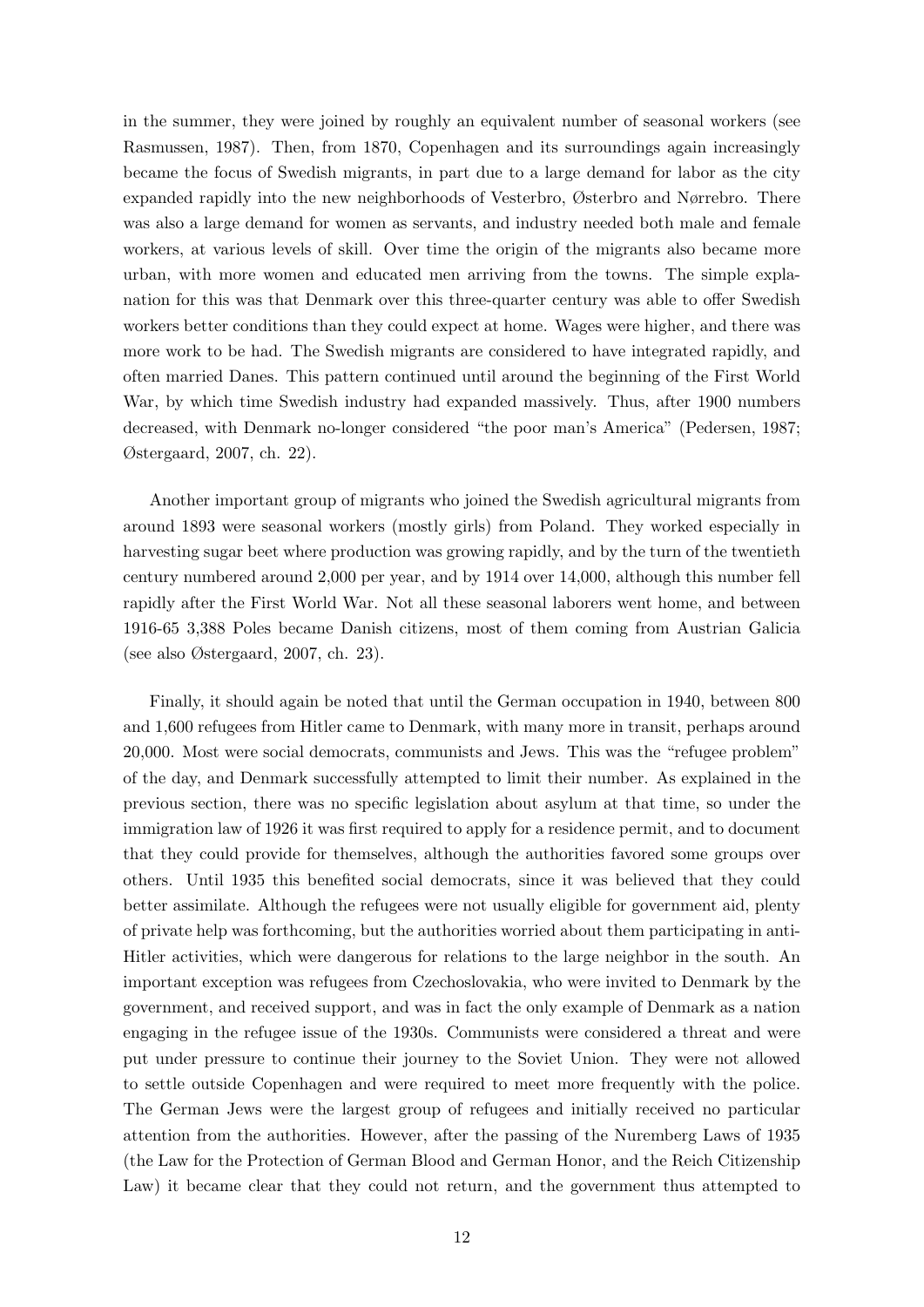limit the number who arrived, with only around 1,500 given residence permits. Those who were rejected often travelled on to especially South America and the United States, although others were sadly returned to Germany (D¨ubeck, 1987; Østergaard, 2007, ch. 24).

Germans who arrived during the war, or Danes who married them, were particularly harshly treated after liberation in 1945. The Law on Indigenous Rights of 1925 was current at the time, and was first replaced with a new law in 1951. This made it possible to achieve naturalization through: 1) individual application; 2) after the age of 19, as long as the person was born in Denmark and was still resident; and 3) through marriage to a Danish man. The second two gave automatic citizenship, whereas the first required a law to be passed. Citizenship of another country meant that citizenship was lost, although if it was based on place of birth, only once the individual left the country. Following the war, in 1946 there was a temporary amendment to this law (*tyskeloven* / the German Law), suspending the rights under the second two points, and making naturalization impossible to achieve for Germans (or stateless individuals whose parents had had German citizenship), backdated to 9 April 1940, for those who were brought to Denmark by the German occupiers either as refugees or who were present without residence permits. This meant that young Germans, who had naturalized after the age of 19, or German women who had married Danes, had their citizenship annulled. In the last months of the war more than 200,000 German civilians had fled to Denmark, the majority of them women, and they were considered undesirable. These measures were valid until 31 December 1948. The law also meant that Danish women who had married German citizens lost the citizenship they were born with, even if they had not left the country, and this rule was rescinded on 31 December 1947. It was however possible to apply for an exemption. When these measures expired, a transitionary period lasted until the new law came into effect on 1 January 1951. Danish women could again marry German citizens without losing their Danish nationality, and from 1 January 1949 young Germans born in Denmark could again claim citizenship after the age of 19. Everyone who had lost their citizenship or had been unable to claim it under the special law were encouraged to apply for naturalization. In practice, 2,715 people obtained Danish citizenship under the special law of 1946 (most of them German women married to Danish men), while only around 300 were refused (Feldbæk, 2013).

### 4 Results

#### 4.1 The refugee gap

We start by estimating the refugee gap, i.e. whether refugees are less likely to be in a skilled occupation given their individual characteristics. We estimate the following regression on all observations (refugees and non-refugees) including an indicator for whether the migrant came from a conflict or not: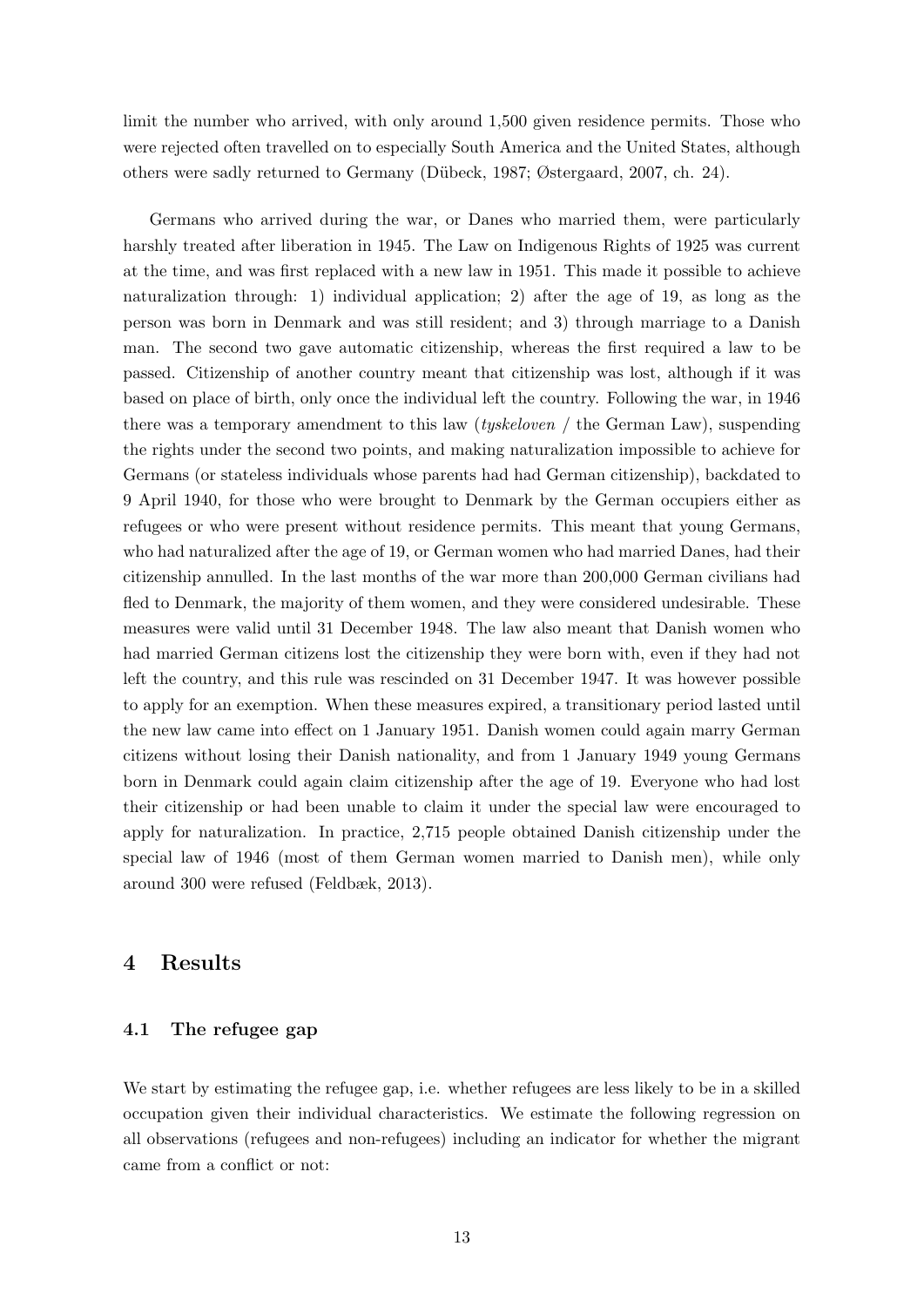$$
Skilled_i = \alpha + \beta_1 Conflict_i + \delta_2WarIntensity_i + \beta X_i + c_i + \mu_i + \gamma_i + \epsilon_i \tag{1}
$$

Our main coefficient of interest is  $\beta_1$ , showing whether migrants from conflict areas have a significantly lower or higher likelihood of being in a skilled occupation than migrants from non-conflict areas. WarIntensity is zero if the migrant is from a non-conflict area and equal per capita deaths in battle suffered by the home country in the war during which the migrant arrived in Denmark. This variable might account for possible traumatic experiences in the home country expected to lower the likelihood of the migrant to be in a skilled occupation in Denmark (Richmond, 1988).  $X_i$  represents a vector of individual characteristics relevant for the economic success of the migrants. In particular, this includes the relative GDP per capita of the home country (relative to Denmark) at the time of migration, the normalized frequency of the migrant's first name (compared to the Danish census from 1850), an indicator variable for whether the migrant had Danish parents, an indicator for being married to a Dane, gender, gender interacted with an indicator variable for the period after 1897 (before this date married women automatically received citizenship upon their husband's naturalization), age, age squared, and the years spent in Denmark (i.e. number of years between entry and naturalization).  $b_i$  represents dummy variables for the birth country accounting for cultural similarity,  $\mu_i$  for the municipality of residence accounting for neighborhood effects, and  $\gamma_i$ for the year of naturalization of migrant i accounting for cohort effects. Table 1 presents the results using logit estimation.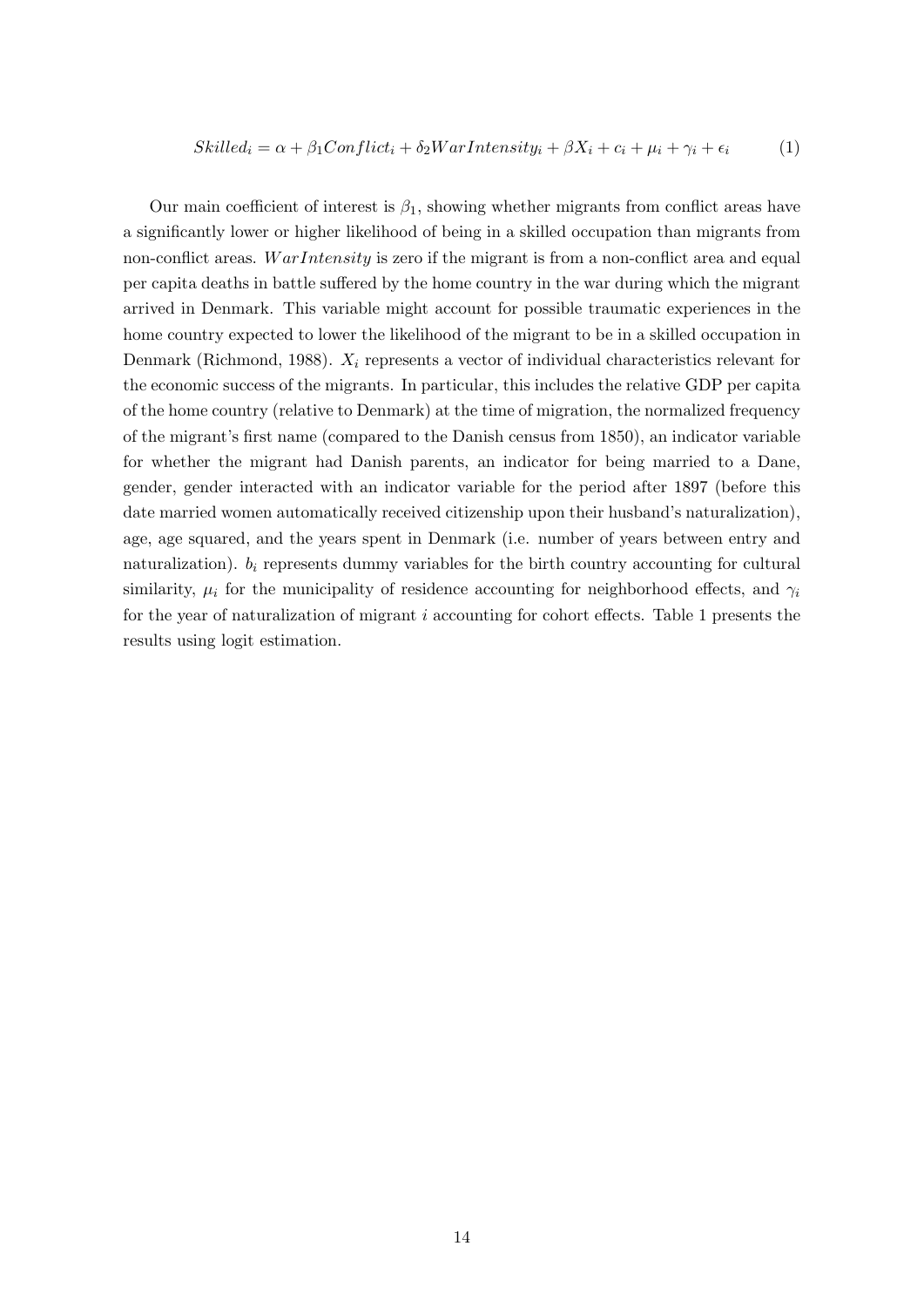|                             | (1)<br>all years         | (2)<br>all years         | (3)<br>pre-1926          | (4)<br>pre-1926          | (5)<br>$post-1926$ | (6)<br>$post-1926$       |
|-----------------------------|--------------------------|--------------------------|--------------------------|--------------------------|--------------------|--------------------------|
| dependent variable: skilled |                          |                          |                          |                          |                    |                          |
| Conflict                    | $0.5712***$<br>(0.0491)  | 0.0515<br>(0.1243)       | $0.5268***$<br>(0.0601)  | $-0.0242$<br>(0.1490)    | 0.0848<br>(0.0923) | 0.2084<br>(0.4646)       |
| war_intensity               |                          | 0.0007<br>(0.0134)       |                          | 0.0469<br>(0.0411)       |                    | $-0.0139$<br>(0.0199)    |
| $(pcGDP_b/pcGDP_{DK})$      |                          | $-0.4721***$<br>(0.1447) |                          | $-0.2894$<br>(0.2090)    |                    | $-1.0468***$<br>(0.2697) |
| firstname_freq              |                          | 0.0683<br>(0.0685)       |                          | $0.1322*$<br>(0.0771)    |                    | $-0.2371$<br>(0.1446)    |
| danish_parents              |                          | $0.1650**$<br>(0.0687)   |                          | $0.2293**$<br>(0.0902)   |                    | $0.3334***$<br>(0.1112)  |
| danish_married              |                          | $-0.0668$<br>(0.0577)    |                          | 0.0191<br>(0.0811)       |                    | $-0.2029**$<br>(0.0841)  |
| female                      |                          | $0.4475***$<br>(0.0626)  |                          | $0.4436***$<br>(0.0635)  |                    | $0.8469***$<br>(0.0756)  |
| post1897                    |                          | $-0.2276***$<br>(0.0593) |                          | $-0.0880$<br>(0.0653)    |                    |                          |
| female $\times$ post1897    |                          | $0.3299***$<br>(0.0736)  |                          | $0.3424***$<br>(0.0794)  |                    |                          |
| age                         |                          | $-0.0146**$<br>(0.0062)  |                          | $-0.0350***$<br>(0.0071) |                    | $0.0391***$<br>(0.0129)  |
| age_squared                 |                          | 0.0000<br>(0.0001)       |                          | $0.0002**$<br>(0.0001)   |                    | $-0.0004***$<br>(0.0001) |
| residence                   |                          | $-0.0172***$<br>(0.0017) |                          | $-0.0072***$<br>(0.0024) |                    | $-0.0147***$<br>(0.0056) |
| Conflict $\times$ residence |                          | $-0.0044$<br>(0.0060)    |                          | $-0.0002$<br>(0.0063)    |                    | 0.0118<br>(0.0314)       |
| Constant                    | $-1.0761***$<br>(0.0133) | 1.2027<br>(0.9504)       | $-1.3031***$<br>(0.0152) | 1.4316<br>(0.9774)       | 0.0503<br>(0.0314) | $-0.0160$<br>(1.0149)    |
| Birth country FE            | $\rm No$                 | Yes                      | No                       | Yes                      | $\rm No$           | Yes                      |
| Municipality FE             | $\rm No$                 | Yes                      | No                       | Yes                      | $\rm No$           | Yes                      |
| Year FE                     | $\rm No$                 | $\operatorname{Yes}$     | No                       | ${\rm Yes}$              | $\rm No$           | Yes                      |
| Observations                | 31794                    | $31751\,$                | $27200\,$                | $27163\,$                | 4594               | 4571                     |

Table 1

Municipality FE include: Aabenraa-Sønderborg, Ålborg, Bornholm, Frederiksborg, Haderslev, Hjørring, Holbæk, Holsten, Copenhagen and Frederiksberg, Lolland-Falster, Maribo, Odense, Præstø, Randers, Ribe, Ringkøbing, Skanderborg, Slesvig, Sorø, Svendborg, Thisted, Tønder, Vejle, Viborg, Århus, Jutland, Zealand, Scandinavia, Germany, other, and unknown. Year FE represent year of naturalization. Robust standard errors in parentheses. \*\*\*  $p < 0.01$  \*\*  $p < 0.05$  \*  $p < 0.10$ 

We present results for the variable *Conflict* alone and when including the other individual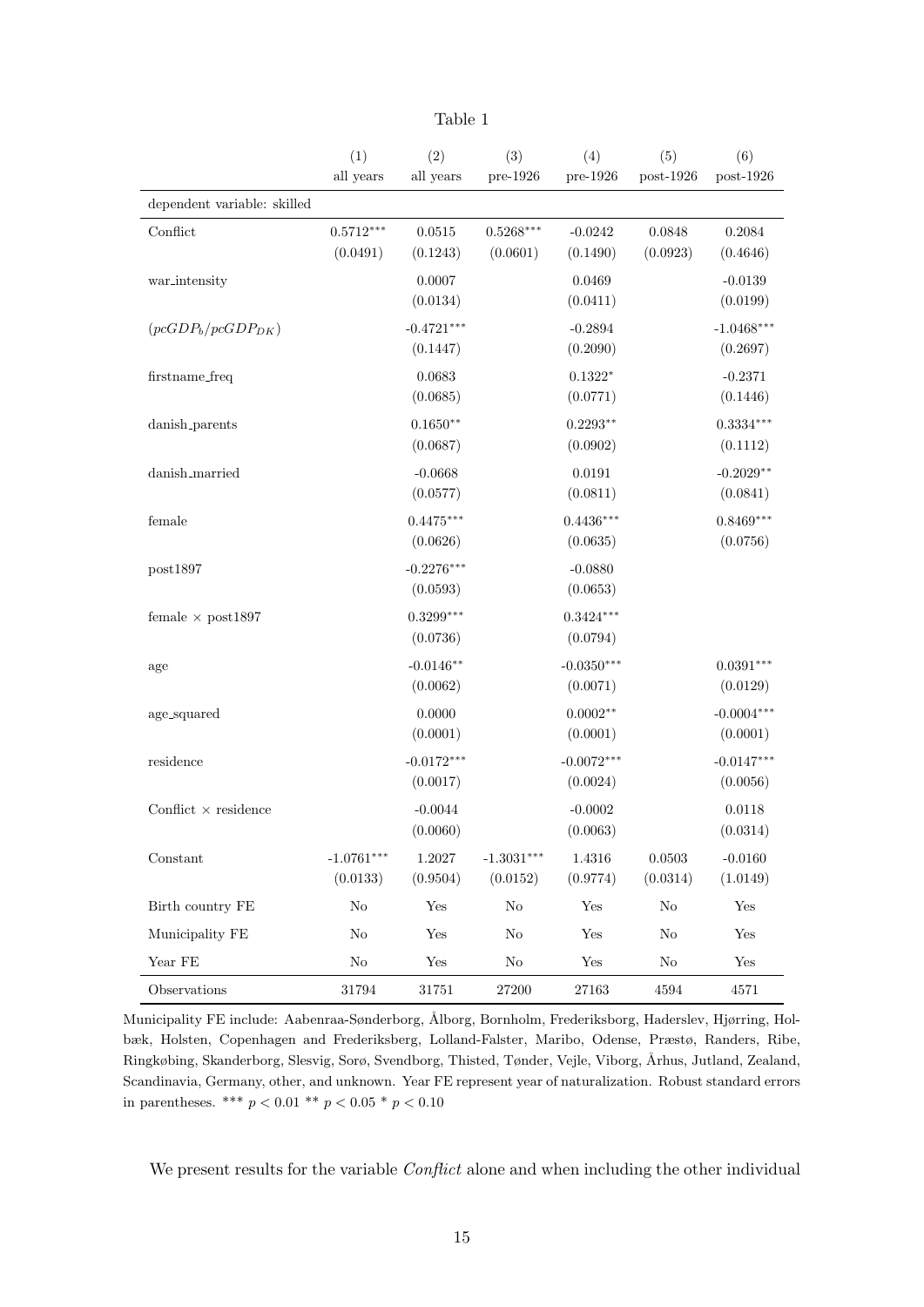characteristics as control variables. We show this for all years and for the period split in 1926. The variable Conflict is significant and in fact positive when included without any other controls. However, as soon as we add control variables, especially year fixed effects, it turns insignificant – highlighting the importance of accounting for cohort effects. We thus do not find any evidence for a refugee gap. Migrants from conflict areas are not more or less likely to be in a skilled occupation at the time of naturalization than migrants from non-conflict areas, given their individual characteristics.

We note that although we cannot say anything about causality, we are able to control for many observable characteristics of the migrants, and our analysis provides insights which are very much in contrast to the literature using modern data. We find that migrants from conflict areas are not at a disadvantage per se, as other studies on modern data have found. We attribute this to the fact that, in our setting, the same rules applied to all migrants whereas in other studies, who find refugees at an inherent disadvantage, different rules apply to refugees and non-refugees. Today, the institutional treatment of refugees is very different from other migrants, ultimately placing refugees at a disadvantage in terms of labour market experience relative to the time spent in the host countries. The societal perception of migrants may also play a role, making it more difficult for refugees to enter skilled occupations today. These factors are not present when the same rules apply to refugees and non-refugees, and thus might explain why we do not find a refugee gap when controlling for individual characteristics during our period.

Alternative explanations for the gap found in modern data are the traumatic experience of refugees and their having less time to prepare for migration. As we do not find evidence for a refugee gap, these explanations would only be valid if they were different during our period, i.e. if wars were less traumatic historically and if also non-refugee migrants were less prepared. It is not unlikely that wars were less traumatic for the general population, as they were fought between soldiers on the battle field, sparing the general population from this experience. However, losing a son or a husband on the battle field or just having to endure the uncertainty while waiting for soldiers to return should not be neglected. As for preparation, surely today migrants have more opportunities to inform themselves about the host country and may even learn the language prior to migration. This is however, also not very common, and it should also be remembered that, during our period, the main share of migrants came from Germany and Sweden – both enjoying linguistic similarities to Danish. Thus, while these explanations cannot be ruled out, it seems likely that the main factor for why we see a refugee gap today but not historically, is because of different rules applying to refugees and non-refugees.

#### 4.2 Selection of migrants

The previous section showed that there is no significant difference in the likelihood of being in a skilled occupation between refugees and non-refugees when controlling for individual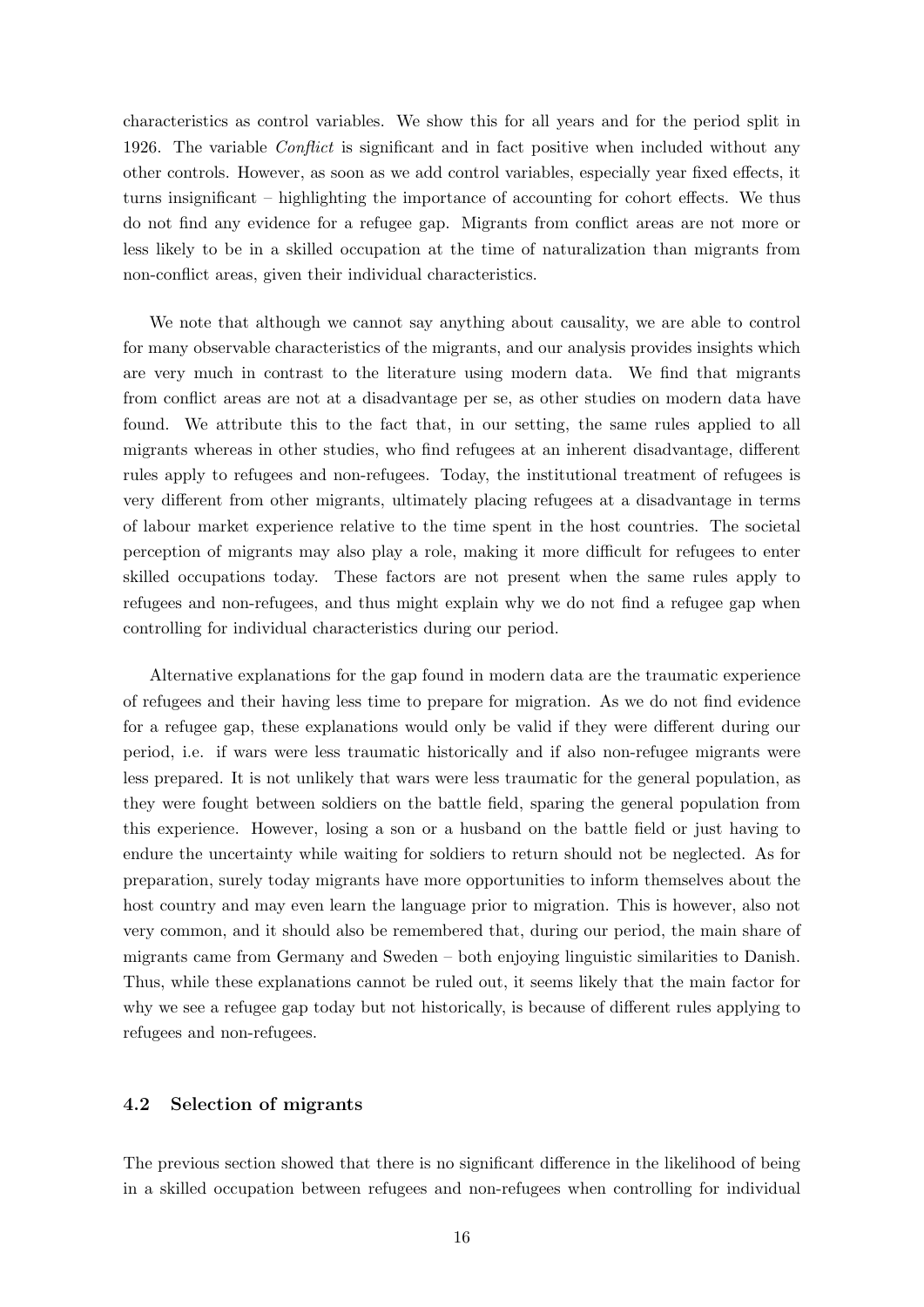characteristics. This does not mean, however, that the two groups of migrants do not differ  $-$  just that their success on the labour market does not *per se* depend on which group they belong to. In this section, we therefore investigate possible selection of migrants. We estimate the following model separately for migrants from conflict areas and those not from conflict areas to determine the likelihood of the migrants to be in a skilled occupation and the role individual characteristics play, at the time of naturalization by refugee status:

$$
Skilled_i = \alpha + \beta X_i + b_i + \mu_i + \gamma_i + \epsilon_i \tag{2}
$$

Here,  $X_i$  includes the same factors as in the previous section identified to be relevant for the economic success of migrant  $i$ , where the effects of these variables are now estimated separately for migrants from conflict areas and those from non-conflict areas. The rest is as defined as above.

Table 2 shows logit estimations for equation 2, separately for migrants from non-conflict and from conflict areas. Columns (1) and (2) show these regressions for all years, whereas columns (3) to (6) split the period in 1926.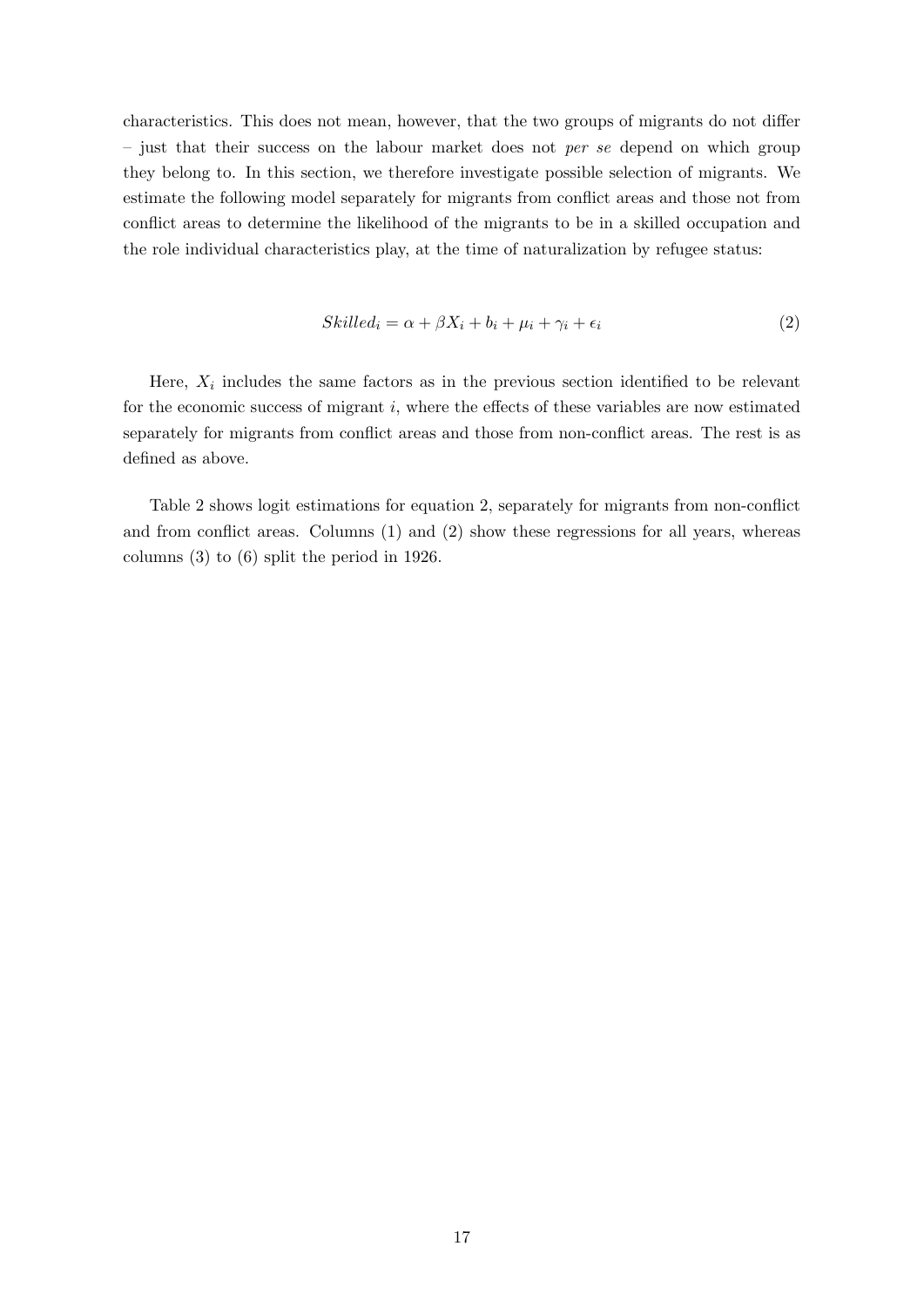|                             | (1)                      | (2)                      | (3)                     | (4)                     | (5)          | (6)          |
|-----------------------------|--------------------------|--------------------------|-------------------------|-------------------------|--------------|--------------|
|                             | $\rm No$ conflict        | Conflict                 | $\rm No$ conflict       | Conflict                | No conflict  | Conflict     |
|                             | all years                | all years                | pre-1926                | pre-1926                | $post-1926$  | $post-1926$  |
| dependent variable: skilled |                          |                          |                         |                         |              |              |
| $(pcGDP_b/pcGDP_{DK})$      | $-0.6605***$             | $-0.5412$                | $-0.2683$               | 0.1576                  | $-1.0119***$ | 2.6781       |
|                             | (0.1545)                 | (0.8062)                 | (0.2223)                | (1.1997)                | (0.2695)     | (3.4616)     |
| firstname_freq              | 0.0692                   | 0.0695                   | $0.1393*$               | 0.0526                  | $-0.2615*$   | 0.3521       |
|                             | (0.0712)                 | (0.2713)                 | (0.0802)                | (0.3218)                | (0.1509)     | (0.7540)     |
| danish_parents              | $0.1562**$               | 0.3203                   | $0.2315**$              | 0.4261                  | $0.3291***$  | 0.2531       |
|                             | (0.0712)                 | (0.2896)                 | (0.0940)                | (0.3541)                | (0.1140)     | (0.5581)     |
| danish_married              | $-0.0575$                | 0.0753                   | 0.0160                  | 0.1482                  | $-0.2081**$  | 0.3332       |
|                             | (0.0608)                 | (0.2012)                 | (0.0853)                | (0.2978)                | (0.0893)     | (0.2857)     |
| female                      | $0.4391***$              | 0.8748                   | $0.4399***$             | 0.7974                  | $0.7690***$  | $1.8074***$  |
|                             | (0.0630)                 | (1.0080)                 | (0.0641)                | (1.0310)                | (0.0795)     | (0.3213)     |
| post1897                    | $-0.2133***$<br>(0.0596) | $-3.2666***$<br>(1.0686) | $-0.0891$<br>(0.0656)   | $-5.7103**$<br>(2.7875) |              |              |
| female $\times$ post1897    | $0.3204***$<br>(0.0750)  | 0.2996<br>(1.0218)       | $0.3473***$<br>(0.0809) | 0.0053<br>(1.0528)      |              |              |
| age                         | $-0.0188***$             | $0.0535**$               | $-0.0428***$            | $0.0828**$              | $0.0461***$  | $-0.0431$    |
|                             | (0.0065)                 | (0.0252)                 | (0.0073)                | (0.0329)                | (0.0136)     | (0.0582)     |
| age_squared                 | 0.0000                   | $-0.0004$                | $0.0002***$             | $-0.0007**$             | $-0.0005***$ | 0.0009       |
|                             | (0.0001)                 | (0.0003)                 | (0.0001)                | (0.0004)                | (0.0002)     | (0.0007)     |
| residence                   | $-0.0154***$             | $-0.0772***$             | $-0.0057**$             | $-0.1271**$             | $-0.0146***$ | $-0.0013$    |
|                             | (0.0017)                 | (0.0132)                 | (0.0025)                | (0.0561)                | (0.0056)     | (0.0615)     |
| Constant                    | 1.5884*                  | $3.5746\,$               | 1.5819                  | 3.5149                  | 0.6549       | $-0.5076$    |
|                             | (0.9588)                 | (2.3593)                 | (0.9831)                | (3.6686)                | (1.1450)     | (2.2081)     |
| Birth country FE            | Yes                      | Yes                      | Yes                     | Yes                     | Yes          | Yes          |
| Municipality FE             | Yes                      | Yes                      | Yes                     | Yes                     | Yes          | $_{\rm Yes}$ |
| Year FE                     | Yes                      | Yes                      | Yes                     | Yes                     | Yes          | Yes          |
| Observations                | 29846                    | 1822                     | 25795                   | 1281                    | 4040         | 507          |

Table 2

Municipality FE include: Aabenraa-Sønderborg, Ålborg, Bornholm, Frederiksborg, Haderslev, Hjørring, Holbæk, Holsten, Copenhagen and Frederiksberg, Lolland-Falster, Maribo, Odense, Præstø, Randers, Ribe, Ringkøbing, Skanderborg, Slesvig, Sorø, Svendborg, Thisted, Tønder, Vejle, Viborg, Århus, Jutland, Zealand, Scandinavia, Germany, other, and unknown. Year FE represent year of naturalization. Robust standard errors in parentheses. \*\*\*  $p < 0.01$  \*\*  $p < 0.05$  \*  $p < 0.10$ 

Especially for migrants not from conflict areas several factors play a role. These migrants are significantly less likely to be in a skilled occupation when coming from relatively rich countries, although this effect stems from the post-1926 period only. This could indicate that the skilled residents choose to stay in countries with relatively high average income because of good opportunities at home and that it is the unskilled in this case who choose to migrate for better opportunities. This would indicate negative selection of non-refugee migrants after 1926. For women the opposite is true, as women who applied for citizenship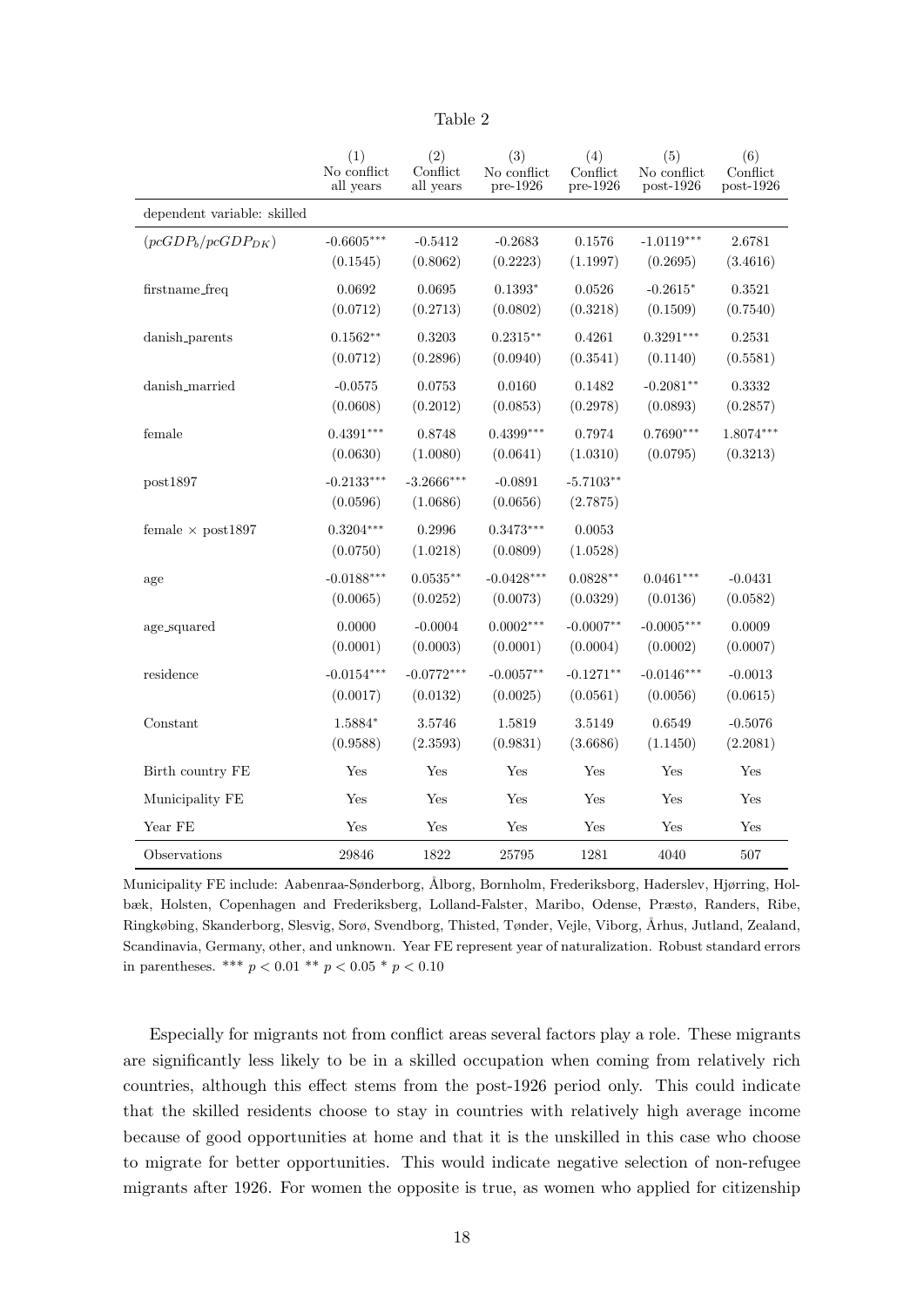by themselves are on average more likely to be skilled in the non-refugee group. This is true before and after 1926, such that women with an occupation seem to be positively selected. After 1926, when also refugees had to apply for residence, this is also true for this group of migrants. Non-refugee migrants are significantly more likely to be skilled if they had Danish parents. For migrants from conflict areas, this factor is not significant.

At least before 1926, migrants from non conflict areas are less likely to be skilled with age whereas refugees are more likely to be skilled with age. This can be explained by different motivations to migrate. In general one would expect the likelihood of being skilled to increase with age, as is the case for the refugees. Other types of migrants, however, mainly migrate for economic reasons and a lack of opportunities in their home country. Migrants taking this decision later in life are even less likely to be skilled. For all groups it seems to be the case that those who naturalize faster are more likely to be skilled, as indicated by the negative coefficient on the variable residence - the time between entering the country and naturalization. This could have several reasons: skilled migrants might have an advantage in filing the application to naturalize because of higher human and/or social capital. It could also be the case that, being in a good job, they may be more willing to take the decision to stay in Denmark.

Thus, whereas we do not find evidence for a refugee gap, i.e. refugees being at a disadvantage per se, we do find that non-refugee migrants are more selected than refugee migrants. This is especially the case after 1926 when stricter rules apply to who can enter and stay in the country. This finding is in line with Borjas (1987, 1999) and is likely to stem from different motivations for migration. Whereas refugee migrants are driven by push factors and migration is not necessarily voluntary, other migrants are driven by a combination of push and pull factors with a conscious decision about the economic costs and gains.

### 5 Conclusion

In this paper we have analysed over 100 years of data on the universe of migrants receiving Danish citizenship between 1851 and 1960. Studies on modern data generally find refugees at a disadvantage both in terms of labour market participation rates and in terms of the skill level of the occupation. This disadvantage is termed the "refugee gap" and goes beyond what can be explained by individual characteristics of the migrants, and thereby also beyond what can be explained by different selection processes for refugees and non-refugees. We show that refugees and non-refugee migrants were also different from each other during our period of study. However, when controlling for these characteristics by measuring cultural similarity, age and cohort effects, we do not find evidence for a refugee gap. We show that this is likely to be due to the legal status/perception of the migrants. Today, based on the right to asylum, different rules apply to refugees. In this study we were able to show that the refugee gap disappears when the same rules apply to all migrants. This is true for both the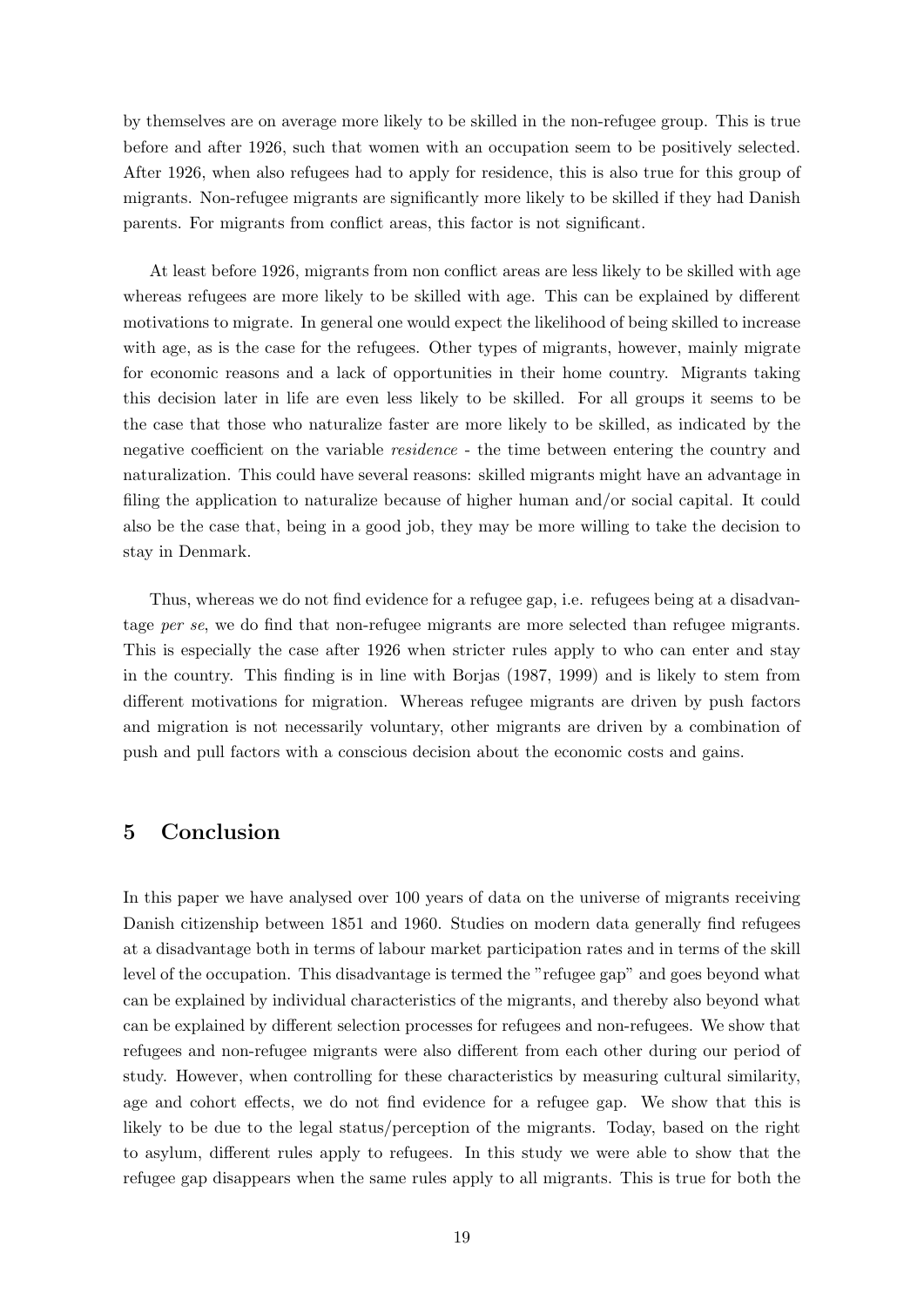regime before 1926, with basically free migration and also after 1926 where migration was controlled, but refugees were treated no differently than other migrants. Preventing refugees from entering the labour market quickly, learning the language and finding a place to live places them at a disadvantage. Giving refugees the same rights as other migrants might well lead to a closure, or at least reduction, of the refugee gap we observe today.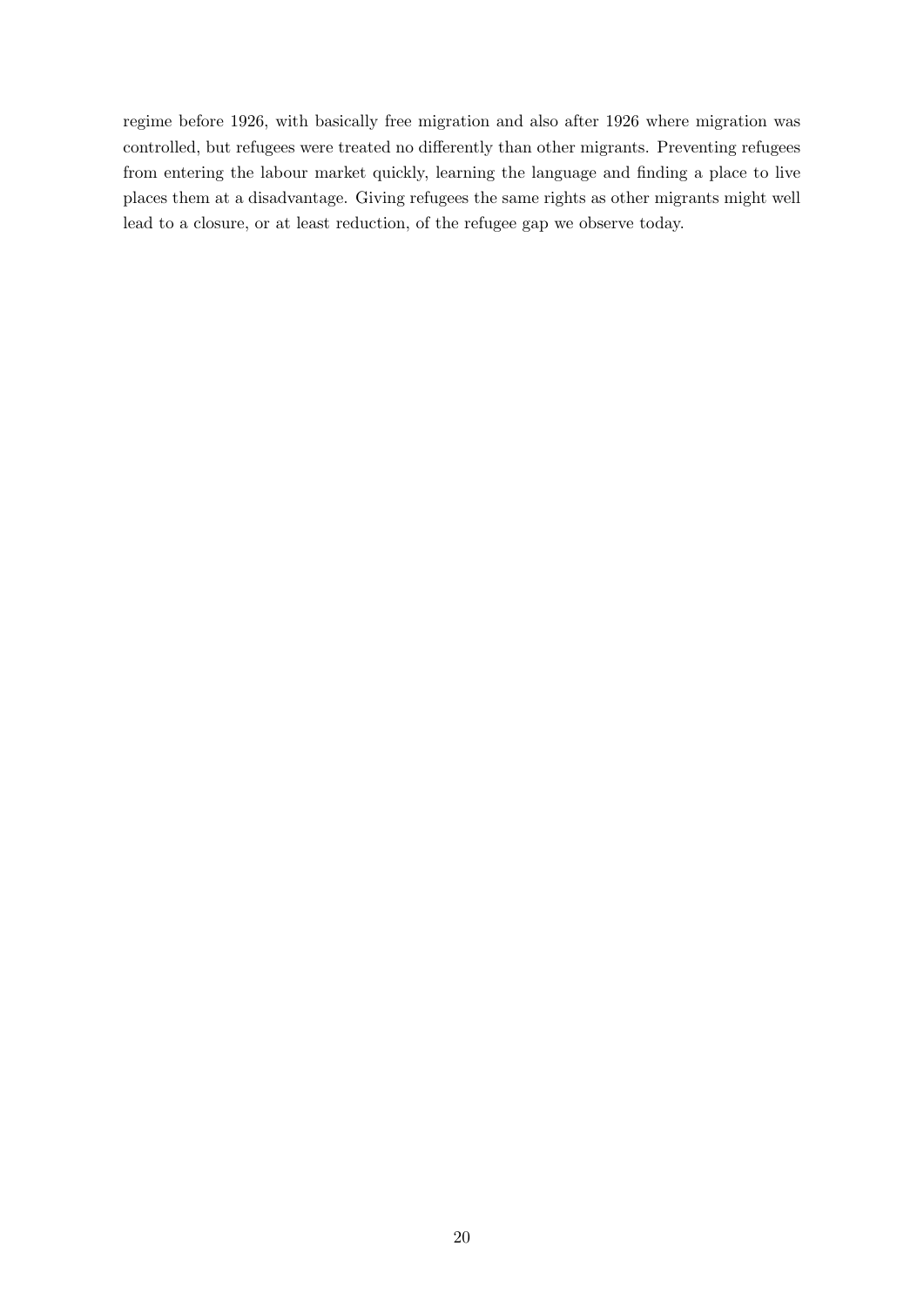## References

- Akresh, I. R. (2008). Occupational trajectories of legal us immigrants: Downgrading and recovery. Population and Development Review 34 (3), 435–456.
- Auer, D. (2018). Language roulette—the effect of random placement on refugees' labour market integration. Journal of Ethnic and Migration Studies  $44(3)$ , 341–362.
- Bakker, L., J. Dagevos, and G. Engbersen (2013). The importance of resources and security in socio-economic integration of refugees. Journal of International Migration and Integration 15 (3), 431–448.
- Bakker, L., J. Dagevos, and G. Engbersen (2017). Explaining the refugee gap: a longitudinal study on labour market participation of refugees in the netherlands. Journal of Ethnic and Migration Studies  $43(11)$ , 1775–1791.
- Bansak, K., J. Ferwerda, J. Hainmueller, A. Dillion, D. Hangartner, D. Lawrence, and J. Weinstein (2018). Improving refugee integration through datadriven algorithmic assignment. Science 359 (6373), 325–329.
- Beaman, L. A. (2012). Social networks and the dynamics of labour market outcomes: Evidence from refugees resettled in the us. Review of Economic Studies  $79(1)$ , 128–161.
- Becker, S. O. and A. Ferrara (2019). Consequences of forced migration: A survey of recent findings. Labour Economics 59, 1–16.
- Bevelander, P. and M. Spång (2015). From aliens to citizens: The political incorporation of immigrants. In B. Chiswick and P. Miller (Eds.), Handbook of the economics of international migration (Vol. 1A), pp. 443–489. North Holland.
- Biavaschi, C., C. Giulietti, and Z. Siddique (2017). The economic payoff of name americanization. Journal of Labor Economics  $35(4)$ , 1089-1116.
- Blüdnikow, B. e. (2000). Fædrelandskærlighed og Borgerdyd. Copenhagen: Museum Tusculanums Forlag.
- Bolt, J. and J. L. van Zanden (2014). The maddison project: collaborative research on historical national accounts. The Economic History Review 67(3), 627–651.
- Borjas, G. J. (1987). Self-selection and the earnings of immigrants. American Economic  $Review 77(4), 531-553.$
- Borjas, G. J. (1999). The economic analysis of immigration. In O. Ashenfelter and D. Card (Eds.), Handbook of Labor Economics Volume 3A. Elsevier, North Holland.
- Borjas, G. J. (2014). Immigration Economics. Harvard University Press.
- Bratsberg, B., O. Raaum, and K. Røed (2014). Immigrants, labour market performance and social insurance. Economic Journal 124 (580), F644–F683.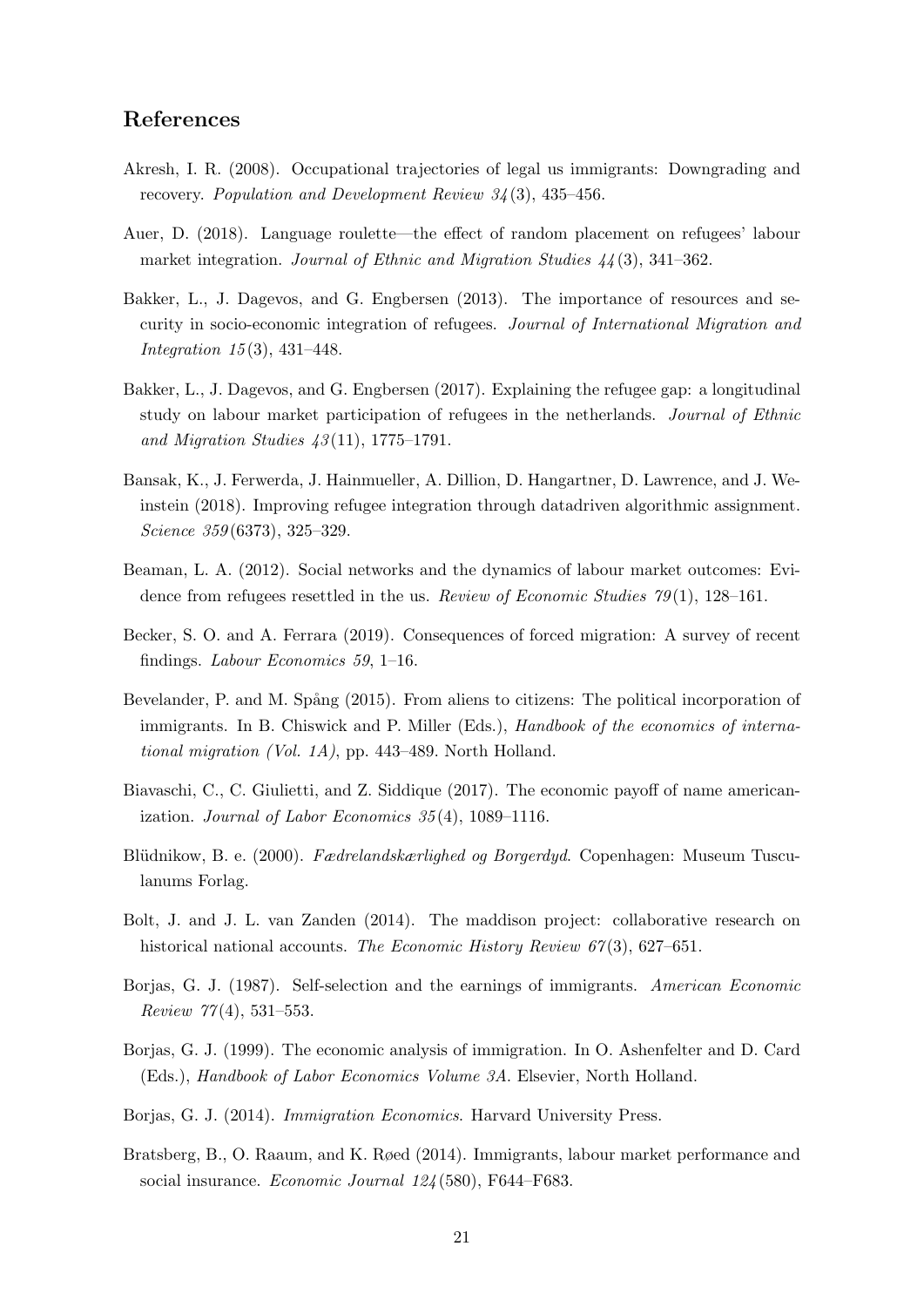- Brell, C., C. Dustmann, and I. Preston (2020). The labor market integration of refugee migrants in high-income countries. Journal of Economic Perspectives  $34(1)$ , 94–121.
- Burnett, A. and M. Peel (2001). Health needs of asylum seekers and refugees. *BMJ: British* Medical Journal 322 (7285), 544–547.
- Cheung, S. Y. and J. Phillimore (2014). Refugees, social capital, and labour market integration in the uk. Sociology  $48(3)$ , 518–536.
- Chin, A. and K. E. Cortes (2015). Chapter 12: The refugee/asylum seeker. In B. Chiswick and P. Miller (Eds.), Handbook on the Economics of International Migration, Volume 1A, pp. 585–658. Elsevier, North Holland.
- Connor, P. (2010). Explaining the refugee gap: Economic outcomes of refugees versus other immigrants. Journal of Refugee Studies 23(3), 377-397.
- Cortes, K. E. (2004). Are refugees different from economic immigrants? some empirical evidence on the empirical evidence on the heterogeneity of immigrant groups in the united states. Review of Economics and Statistics 86 (2), 465–480.
- Danish National Archives (1850). 1850 census Denmark, (02/11/2018).
- Dübeck, I. (1987). Fremmedrettens udvikling i Danmark ca. 1700-1914. In B. Blüdnikow (Ed.), Fremmede i Danmark: 400 års fremmedpolitik, pp. 13–45. Odense: Odense Universitetforlag.
- Dumont, J.-C., T. Liebig, J. Peschner, F. Tanay, and T. Xenogiani (2016). How are refugees faring on the labour market in europe? a first evaluation based on the 2014 eu labour force survey ad hoc module. European Commission Working Paper 1/2016.
- Dustmann, C., F. Fasani, T. Frattini, L. Minale, and U. Schönberg (2017). On the economics and politics of refugee migration. Economic Policy 32, 497–550.
- Edin, P.-A., P. Fredriksson, and O. Åslund (2003). Ethnic enclaves and the economic success of immigrants-evidence from a natural experiment. Quarterly Journal of Economics  $118(1)$ , 329-357.
- Edin, P.-A., P. Fredriksson, and O. Åslund (2004). Settlement policies and the economic success of immigrants. Journal of Population Economics 17, 133–155.
- Fasani, F., T. Frattini, and L. Minale (2018). (the struggle for) refugee integration into the labour market: Evidence from europe. IZA Discussion Paper 11333.
- Feldbæk, O. (1984). Kærlighed til fædrelandet. 1700-tallets nationale selvforståelse. Fortid Og Nutid 1, 270–288.
- Feldbæk, O. (1991). Dansk identitetshistorie; Fædreland og indfødsret: 1700-tallets danske identitet. In O. Feldbæk (Ed.), Dansk Indentitetshistorie. Vol. 1. Copenhagen: C.A. Reitzels Forlag.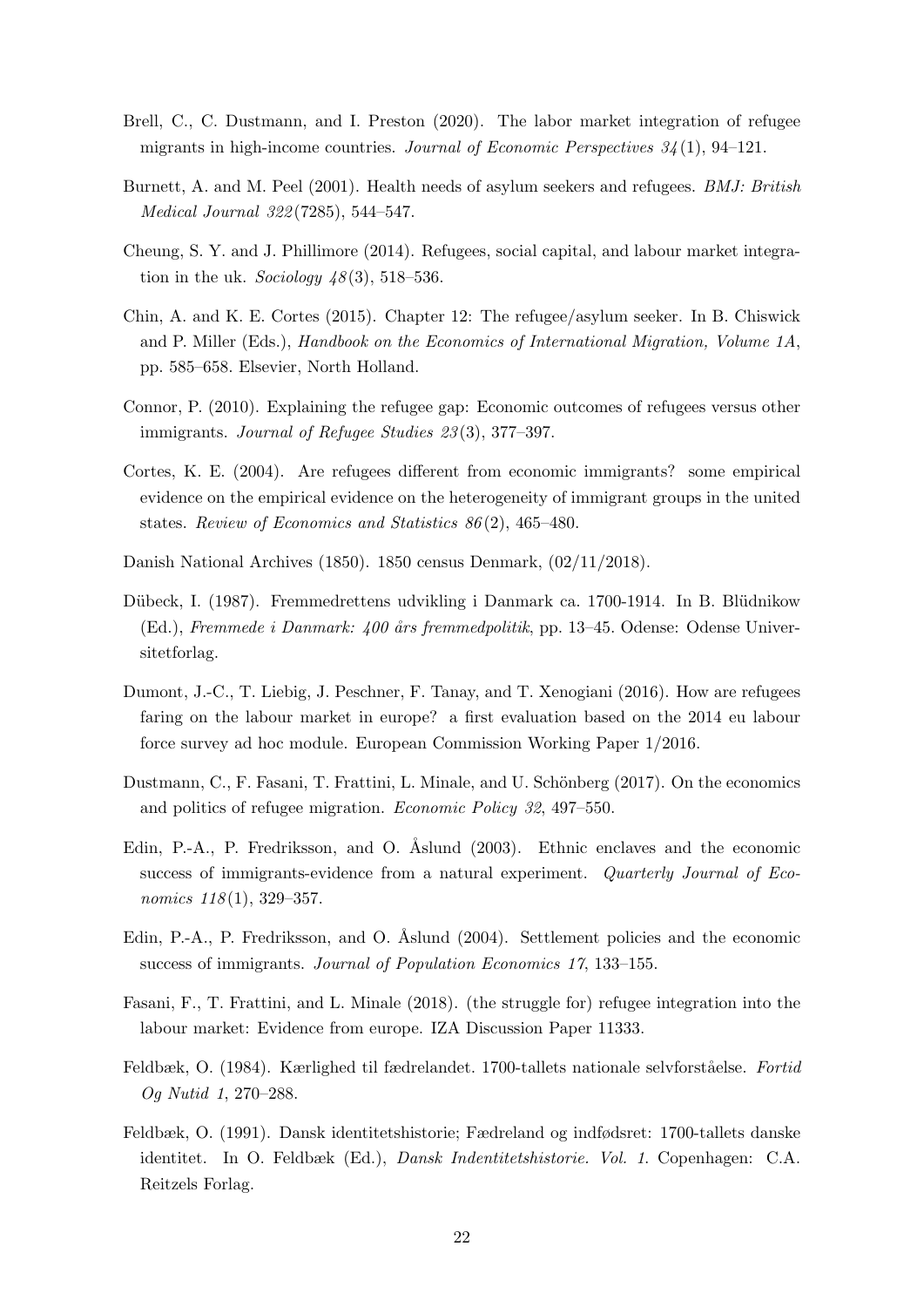- Feldbæk, O. (2013). De ønskede og de uønskede. indfødsretten og opgøret efter besættelsen. Historisk Tidsskrift 112 (1), 92–129.
- Feldbæk, O. and V. Winge (1991). Tyskerfejden 1789-1790: den første nationale konfrontation. In O. Feldbæk (Ed.), Dansk Indentitetshistorie. Vol. 2. Copenhagen: C.A. Reitzels Forlag.
- Frenette, M. and R. Morissette (2005). Will they ever converge? earnings of immigrant and canadian-born workers over the last two decades. International Migration Review  $39(1)$ , 228–257.
- Giuntella, O., Z. Kone, I. Ruiz, and C. Vargas-Silva (2018). Reason for immigration and immigrants' health. Public Health 158, 102–109.
- Hatton, T. J. (2009). The rise and fall of asylum: what happened and why? Economic Journal 119 (535), 183–213.
- Hatton, T. J. (2017). Refugees and asylum seekers, the crisis in europe and the future of policy. Economic Policy 91, 447–496.
- Hatton, T. J. (2020). Asylum migration to the developed world: Persecution, incentives, and policy. Economic of Economic Perspectives 34, 75–93.
- Ilsøe, H. (1991). Danskerne og deres fædreland : holdninger og opfattelser ca. 1550-1700. In O. Feldbæk (Ed.), Dansk Indentitetshistorie. Vol. 1. Copenhagen: C.A. Reitzels Forlag.
- Korsgaard, O. (2012). Kampen om folket: Et dannelsesperspektiv på dansk historie gennem  $500$  år. Copenhagen: Gyldendal A/S.
- Lampe, M. and P. Sharp (2018). A Land of Milk and Butter: How Elites Created the Modern Danish Dairy Industry. Chicago: University of Chicago Press.
- Nielsen, J. (1987). De indkaldte hedekolonister i 1700-tallet. In B. Blüdnikow (Ed.), Fremmede i Danmark:  $400$  års fremmedpolitik, pp. 75–101. Odense: Odense Universitetforlag.
- Pedersen, E. H. (1987). Polakloven: Lovgivning omkring polske landarbejdere i danmark. In B. Blüdnikow (Ed.), Fremmede i Danmark: 400 års fremmedpolitik, pp. 161–185. Odense: Odense Universitetforlag.
- Phillimore, J. (2011). Refugees, acculturation strategies, stress and integration. Journal of Social Policy  $\angle 40(3)$ , 575–593.
- Rasmussen, A. (1987). Svenske landarbejdere på Lolland-Falster 1870-1900. In B. Blüdnikow (Ed.), Fremmede i Danmark: 400 års fremmedpolitik, pp. 141–159. Odense: Odense Universitetforlag.
- Reitz, J. G. (2007). Immigrant employment success in canada, part i: Individual and contextual causes. Journal of International Migration and Integration 8, 11–36.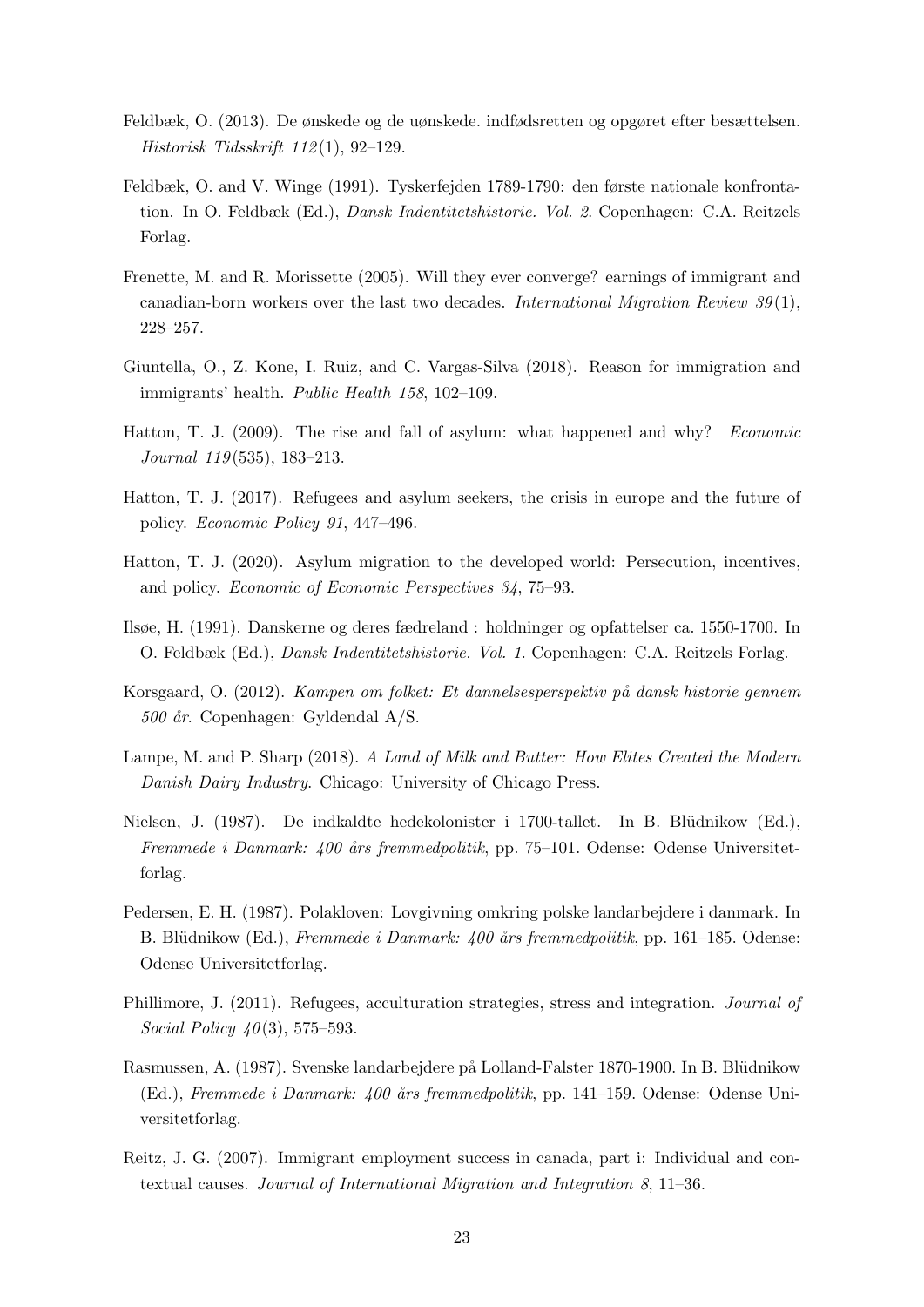- Richmond, A. H. (1988). Sociological theories of international migration: The case of refugees. Current Sociology 36 (2), 7–25.
- Sarkees, M. R. and F. Wayman (2010). Resort to War: 1816 2007. Washington DC: CQ Press.
- Østergaard, B. (2007). Indvandrerne i Danmarks historie: Kultur- og religionsmøder. Odense: Syddansk Univesitetsforlag.
- van Leeuwen, M., I. Maas, and A. Miles (2002). HISCO: Historical International Standard Classification of Occupations. Cornell University Press.
- Willerslev, R. (1983). Den glemte indvandring: Den svenske indvandring til Danmark 1850- 1914. Copenhagen: Gyldendal.
- Willerslev, R. (1987). Tilvandringen af svenske arbejdere 1840-1914. In B. Blüdnikow (Ed.), Fremmede i Danmark: 400 års fremmedpolitik, pp. 13–45. Odense: Odense Universitetforlag.
- Winge, V. (1991a). Dansk og tysk 1790-1848. In O. Feldbæk (Ed.), Dansk Indentitetshistorie. Vol. 2. Copenhagen: C.A. Reitzels Forlag.
- Winge, V. (1991b). Dansk og tysk i 1700-tallet. In O. Feldbæk (Ed.), Dansk Indentitetshistorie. Vol. 1. Copenhagen: C.A. Reitzels Forlag.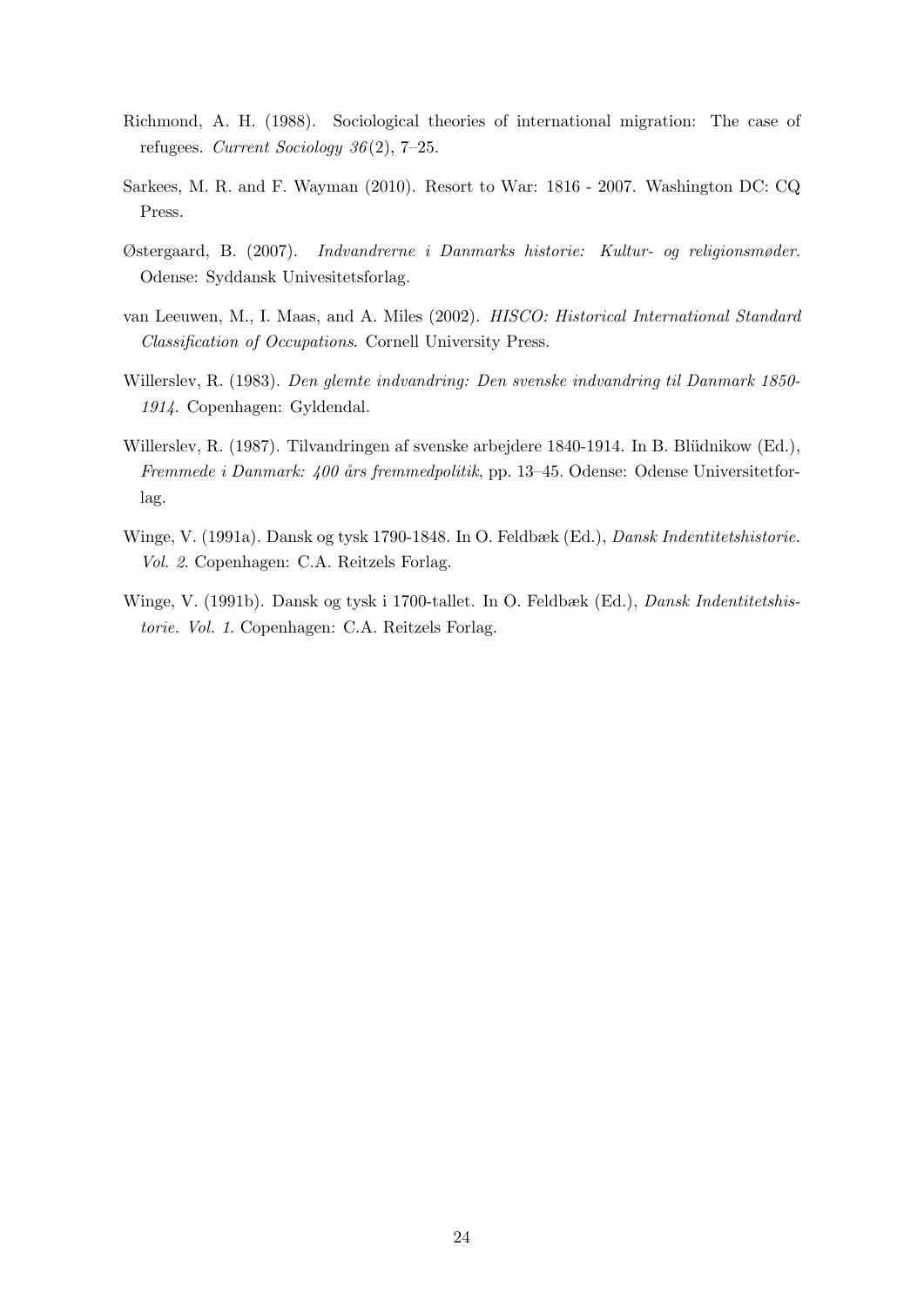## 6 Appendix

|                         |                  |             | <b>No conflict</b> |              |              |       |       | <b>Conflict</b> |             |              |
|-------------------------|------------------|-------------|--------------------|--------------|--------------|-------|-------|-----------------|-------------|--------------|
| <b>All years</b>        | $\boldsymbol{N}$ | <b>Mean</b> | Std. Dev.          | Min.         | Max.         | N     | Mean  | Std. Dev.       | Min.        | Max.         |
| skilled                 | 29,889           | 0.25        | 0.44               | $\bf{0}$     | $\mathbf{1}$ | 1,905 | 0.38  | 0.48            | $\bf{0}$    | $\mathbf{1}$ |
| relative GDP per capita | 29,889           | 0.84        | 0.22               | 0.07         | 2.54         | 1,905 | 0.81  | 0.18            | 0.05        | 1.96         |
| war intensity           | 29,889           | 0           | $\bf{0}$           | $\bf{0}$     | 0            | 1,905 | 1.91  | 5.21            | 0           | 17.56        |
| danish parents          | 29,889           | 0.04        | 0.20               | 0            | 1            | 1,905 | 0.04  | 0.21            | 0           | 1            |
| danish married          | 29,889           | 0.07        | 0.25               | 0            | 1            | 1,905 | 0.10  | 0.30            | $\bf{0}$    | $\mathbf{1}$ |
| age                     | 29,889           | 44.82       | 14.27              | 8            | 93           | 1,905 | 40.08 | 14.69           | 14          | 86           |
| female                  | 29,889           | 0.21        | 0.41               | 0            | 1            | 1,905 | 0.17  | 0.38            | $\bf{0}$    | $\mathbf{1}$ |
| residence years         | 29,889           | 23.66       | 12.37              | 0            | 87           | 1,905 | 18.22 | 10.60           | 0           | 77           |
| firstname frequency     | 29,889           | 0.09        | 0.21               | $\bf{0}$     | 1            | 1,905 | 0.08  | 0.22            | $\bf{0}$    | 1            |
| Before 1926             |                  |             |                    |              |              |       |       |                 |             |              |
| skilled                 | 25,829           | 0.21        | 0.41               | $\bf{0}$     | $\mathbf{1}$ | 1,371 | 0.32  | 0.46            | $\bf{0}$    | $\mathbf{1}$ |
| relative GDP per capita | 25,829           | 0.83        | 0.22               | 0.13         | 2.54         | 1,371 | 0.80  | 0.16            | 0.12        | 1.96         |
| war intensity           | 25,829           | $\bf{O}$    | $\bf{0}$           | $\bf{0}$     | 0            | 1,371 | 0.32  | 1.55            | $\bf{0}$    | 17.32        |
| danish parents          | 25,829           | 0.03        | 0.16               | 0            | 1            | 1,371 | 0.04  | 0.20            | 0           | 1            |
| danish married          | 25,829           | 0.04        | 0.21               | $\bf{0}$     | 1            | 1,371 | 0.07  | 0.25            | $\bf{0}$    | 1            |
| age                     | 25,829           | 45.71       | 14.02              | 11           | 93           | 1,371 | 42.23 | 13.55           | 17          | 85           |
| female                  | 25,829           | 0.19        | 0.39               | 0            | 1            | 1,371 | 0.12  | 0.33            | $\mathbf 0$ | $\mathbf{1}$ |
| residence years         | 25,829           | 25.53       | 11.96              | 0            | 87           | 1,371 | 19.91 | 11.89           | 0           | 77           |
| firstname frequency     | 25,829           | 0.09        | 0.20               | $\bf{0}$     | 1            | 1,371 | 0.10  | 0.23            | $\bf{0}$    | 1            |
| <b>After 1926</b>       |                  |             |                    |              |              |       |       |                 |             |              |
| skilled                 | 4,060            | 0.51        | 0.50               | $\mathbf{O}$ | $\mathbf{1}$ | 534   | 0.53  | 0.50            | $\bf{0}$    | $\mathbf{1}$ |
| relative GDP per capita | 4,060            | 0.89        | 0.23               | 0.07         | 2.27         | 534   | 0.81  | 0.23            | 0.05        | 1.32         |
| war intensity           | 4,060            | $\bf{0}$    | 0                  | 0            | 0            | 534   | 6.00  | 8.22            | 0           | 17.56        |
| danish parents          | 4,060            | 0.14        | 0.35               | 0            | 1            | 534   | 0.05  | 0.21            | $\bf{0}$    | 1            |
| danish married          | 4,060            | 0.22        | 0.42               | $\bf{0}$     | 1            | 534   | 0.18  | 0.38            | $\bf{0}$    | 1            |
| age                     | 4,060            | 39.16       | 14.58              | 8            | 89           | 534   | 34.54 | 15.99           | 14          | 86           |
| female                  | 4,060            | 0.34        | 0.47               | 0            | 1            | 534   | 0.30  | 0.46            | $\bf{0}$    | 1            |
| residence years         | 4,060            | 11.77       | 7.24               | 0            | 34           | 534   | 13.88 | 3.42            | 1           | 23           |
| firstname frequency     | 4,060            | 0.09        | 0.23               | 0            | 1            | 534   | 0.04  | 0.17            | 0           | $\mathbf{1}$ |

## Table A1: Summary statistics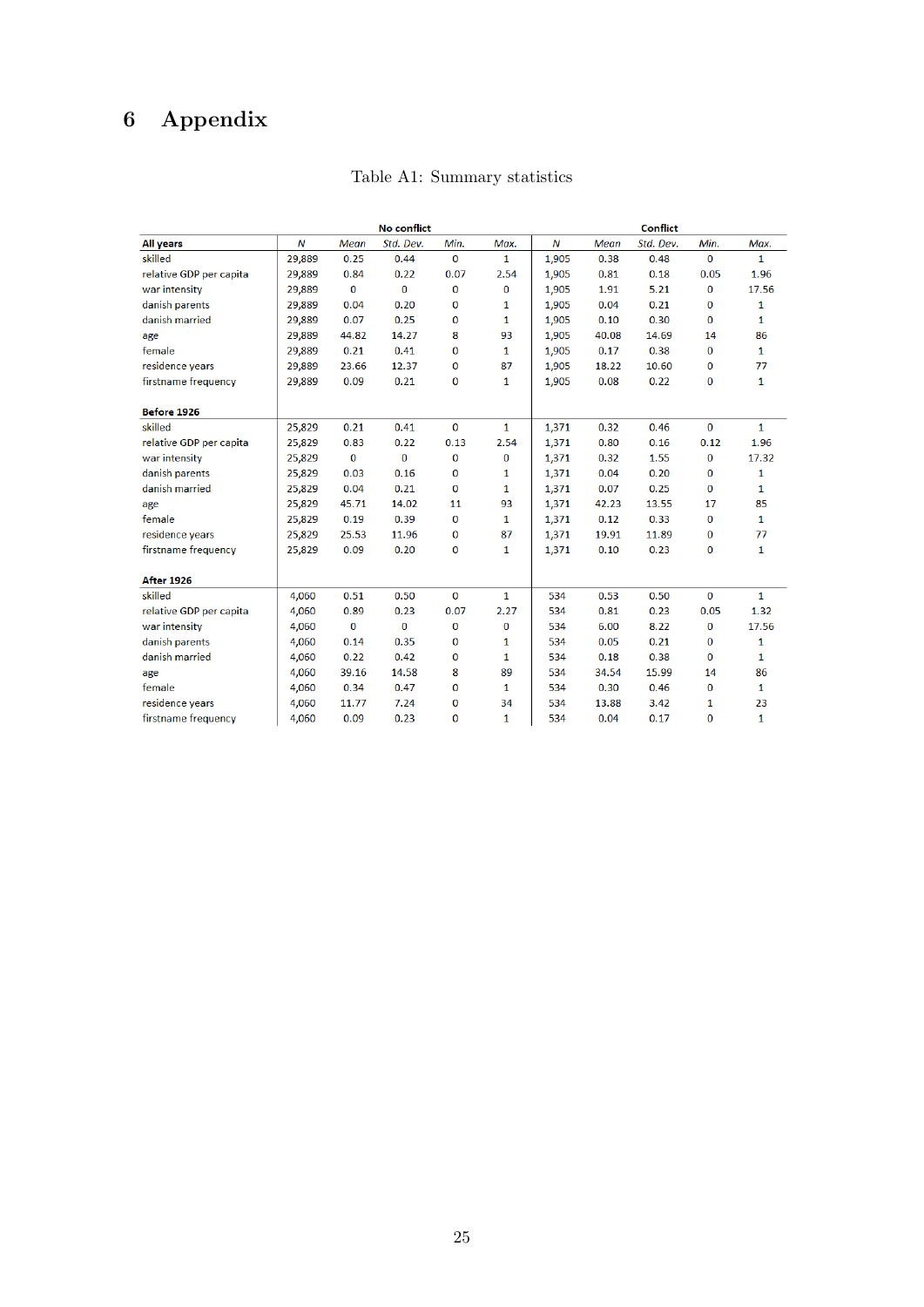Table A2: List of 30 most frequent occupational titles categorized as skilled

| Ν     | <b>HISCO</b>  | Occupation                                     |
|-------|---------------|------------------------------------------------|
| 1,274 |               | 41025 Merchant                                 |
| 716   |               | 21110 Manufacturer, manager, director          |
| 684   |               | 39310 Office assistant, clerk                  |
| 415   |               | <b>7110 Nurse</b>                              |
| 317   |               | 13200 Teacher                                  |
| 308   |               | 22610 Manager, chairman                        |
| 298   |               | 30000 Assistant, civil service                 |
| 228   |               | 39320 Correspondent, writer                    |
| 223   |               | 14140 Nun, monk                                |
| 222   |               | 39120 Seller, salesman                         |
| 200   |               | 2000 Engineer                                  |
| 173   |               | 43230 Representative, agent                    |
| 162   |               | 33110 Accountant                               |
| 150   |               | 17140 Musician                                 |
| 97    |               | 22000 Supervisor, manager, inspector           |
| 93    |               | 51020 Hotel owner, innkeeper                   |
| 91    |               | 6105 Doctor                                    |
| 82    |               | 16310 Photographer                             |
| 81    |               | 32120 Secretary, clerk                         |
| 80    |               | 31090 Controller, inspector                    |
| 79    |               | 14120 Priest, deacon                           |
| 78    |               | 41040 Lessor (farm, hotel, dairy)              |
| 68    | 17000 Artist  |                                                |
| 68    |               | 45130 Commercial officer, commercial traveller |
| 66    |               | 33940 Authorized officer                       |
| 61    |               | 51040 Lodging house keeper                     |
| 60    |               | 33990 Debt collector, cashier                  |
| 55    |               | 4230 Captain                                   |
| 53    | 21000 Bailiff |                                                |